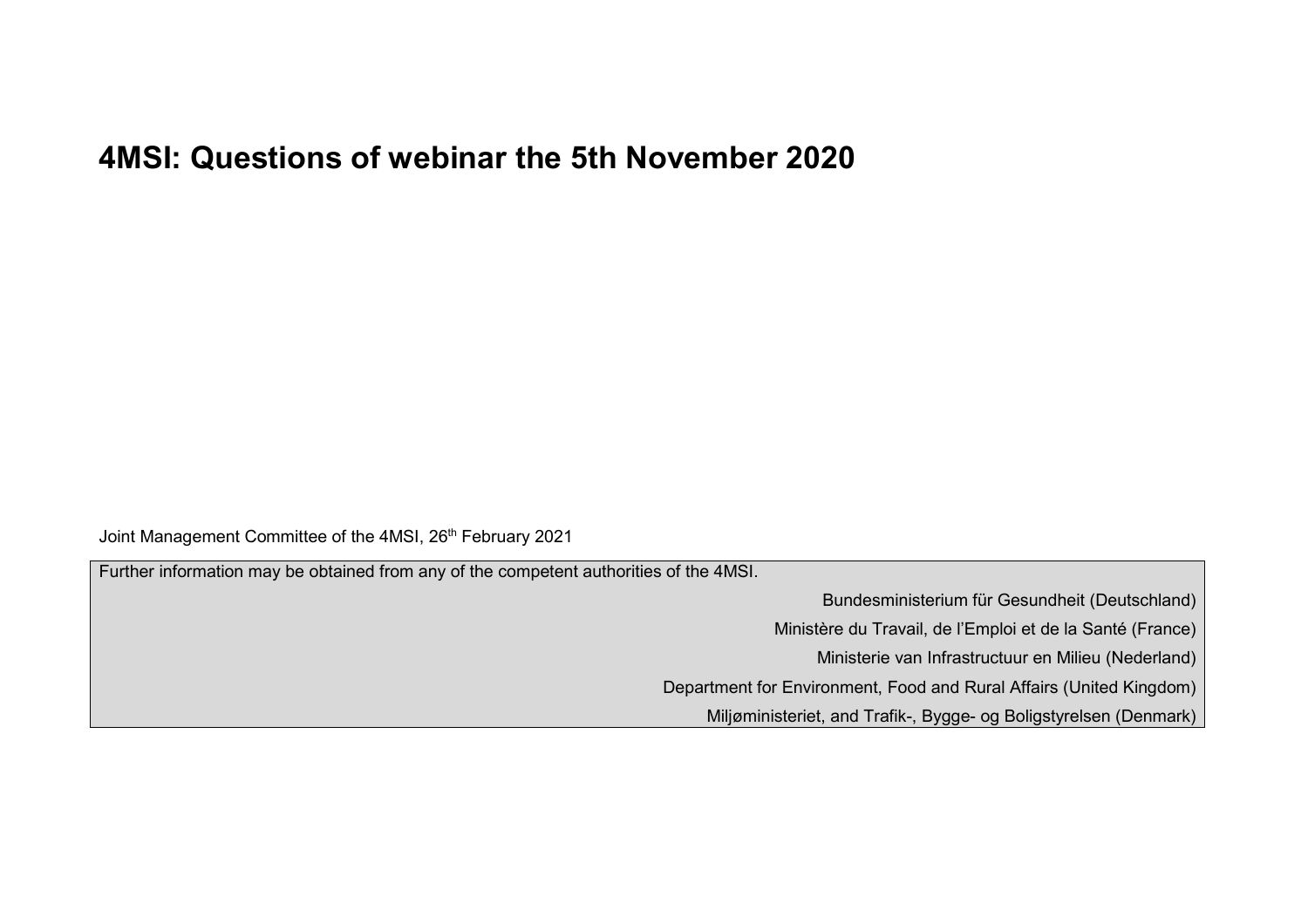The following questions were asked at the 4MSi webinar the 5<sup>th</sup> November 2020. 4MSi have compiled the questions and formulated answers.

|                | Questions related to the common approach for organic material in contact with drinking water Part C – testing and accepting                                                                                                                                                                                                                                                         |                                                                                                                                                                                                                                                                                                                                                                                                                                                                                                                                                                                                                                                                                                                                                                                                                                                                                                                                                                                                                                                                                     |
|----------------|-------------------------------------------------------------------------------------------------------------------------------------------------------------------------------------------------------------------------------------------------------------------------------------------------------------------------------------------------------------------------------------|-------------------------------------------------------------------------------------------------------------------------------------------------------------------------------------------------------------------------------------------------------------------------------------------------------------------------------------------------------------------------------------------------------------------------------------------------------------------------------------------------------------------------------------------------------------------------------------------------------------------------------------------------------------------------------------------------------------------------------------------------------------------------------------------------------------------------------------------------------------------------------------------------------------------------------------------------------------------------------------------------------------------------------------------------------------------------------------|
|                | Question                                                                                                                                                                                                                                                                                                                                                                            | Response provided by 4MSi members                                                                                                                                                                                                                                                                                                                                                                                                                                                                                                                                                                                                                                                                                                                                                                                                                                                                                                                                                                                                                                                   |
| $\mathbf{1}$   | There are a lot of abbreviations. Any chance of a glossary of terms?                                                                                                                                                                                                                                                                                                                | Glossary is found in the document CA-OM part C, page 3.                                                                                                                                                                                                                                                                                                                                                                                                                                                                                                                                                                                                                                                                                                                                                                                                                                                                                                                                                                                                                             |
| $\overline{2}$ | Is there a plan to include specific exemptions for AP's and PPA's, as<br>defined in the German regulation, like the possibility to apply water<br>solubility modelling etc.                                                                                                                                                                                                         | The substances have to be on the positive list, except when its use<br>will not lead to migration of the substance itself or possible<br>reaction/degradation product(s) above 0.1 µg/l, or when substances<br>are used below 0.02% (weight percentage) in the formulation. As for<br>all substances, MTC <sub>TAP</sub> can be check by a migration modelling or a<br>calculation.                                                                                                                                                                                                                                                                                                                                                                                                                                                                                                                                                                                                                                                                                                 |
| 3              | Section 4.3.1 of the draft CA describes the possibility to use<br>mathematically modelling to evaluate compliance thereby making<br>migration testing unnecessary. Can you give some more specific examples<br>of when a manufacturer of a PDW can expect that this option will be<br>possible for the evaluation of his/her product?<br>How often is the option expected to occur? | The maximum concentration of substances expected in the<br>migration water can be determined by a migration modelling<br>(CEN/TR 16364 technical report) or a calculation (Full transfer<br>calculation).<br>Application of diffusion models (CEN/TR 16364) requires the<br>estimation of the diffusion coefficient of the studied substance in<br>the material, and the partition coefficients for the substance<br>between the material and the water. For these reasons, the<br>diffusion models can only be applied to specific cases while the<br>calculation can be generalised to all substances and materials.<br>Certificating body will check and decide what is applicable.<br>Usually, the migration test is still needed, but not all substances<br>need to be analysed in the migration water. Substances with low use<br>percentages and/or with a high MTC are more likely to be covered<br>by modelling or calculations, but it also depends on the product. A<br>rough estimate is that half the substances do not need to be<br>analysed in the migration water. |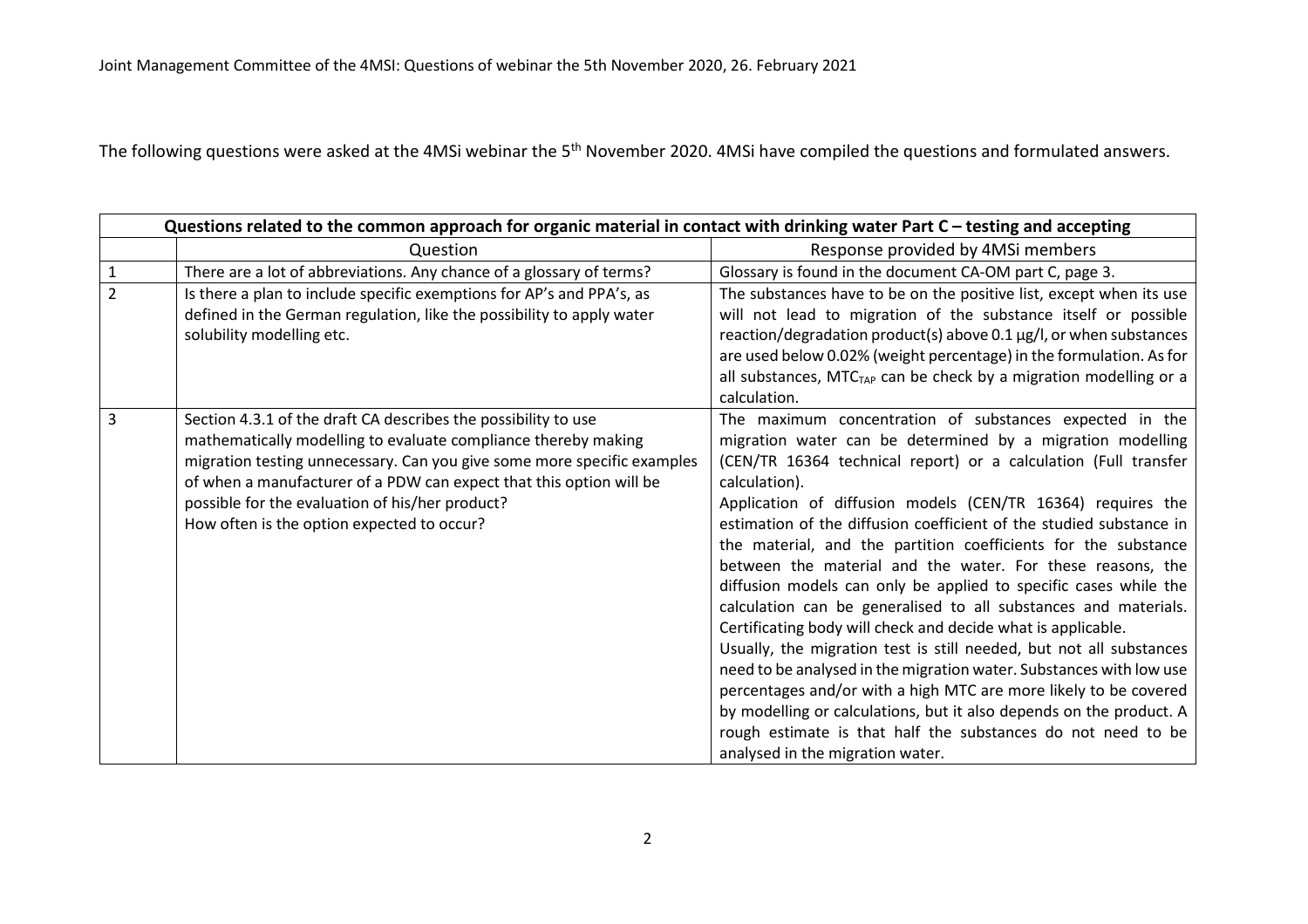| $\overline{4}$ | Could you give more details about modelling methods?                     | There is a European technical report available: CEN/TR 16364:2012                                                |
|----------------|--------------------------------------------------------------------------|------------------------------------------------------------------------------------------------------------------|
|                |                                                                          | "Influence of materials on water intended for human consumption                                                  |
|                |                                                                          | - Influence due to migration - Prediction of migration from organic                                              |
|                |                                                                          | materials using mathematical modelling". This should be used as                                                  |
|                |                                                                          | basis for a European approach.                                                                                   |
|                |                                                                          | The CEN/TR 16364 technical report describes predictive diffusion                                                 |
|                |                                                                          |                                                                                                                  |
|                |                                                                          | models that seek to estimate the migration of substances contained<br>in materials placed in contact with water. |
|                |                                                                          | The basic assumption is that the process of migration of the                                                     |
|                |                                                                          | substance contained in the organic materials obeys the laws of                                                   |
|                |                                                                          | diffusion (Fick's second law).                                                                                   |
|                |                                                                          | Application of these models requires an estimation of the diffusion                                              |
|                |                                                                          | coefficient of the substance under investigation in the material, and                                            |
|                |                                                                          | the partition coefficients of the substance between the material and                                             |
|                |                                                                          | the water. Additionally, the concentration of the substance in the                                               |
|                |                                                                          | material has to be known.                                                                                        |
|                |                                                                          | When the basic assumptions have been verified and the constants                                                  |
|                |                                                                          | are known or can be estimated, these models estimate the                                                         |
|                |                                                                          | substance's migration into the water as a function of time. The                                                  |
|                |                                                                          | diffusion models can only be applied to specific cases. For reacting                                             |
|                |                                                                          | substances, the application of modelling is difficult.                                                           |
| 5              | For modelling. Are the Modelling Guidelines of UBA of application?       | The CEN TR 16364 technical report should be used. It is similar to                                               |
|                |                                                                          | the UBA guidelines.                                                                                              |
| 6              | A question on the modelling: How is it ensured that we are using an      | According to CEN TR 16364 technical report, the applicant will                                                   |
|                | approved / suitable / uniform method for modelling that reflects all the | argument its choices and the notified body will check its                                                        |
|                | different water types in Europe?                                         | admissibility. On a European level it might be possible to ask for an                                            |
|                |                                                                          | approval of the modelling tool.                                                                                  |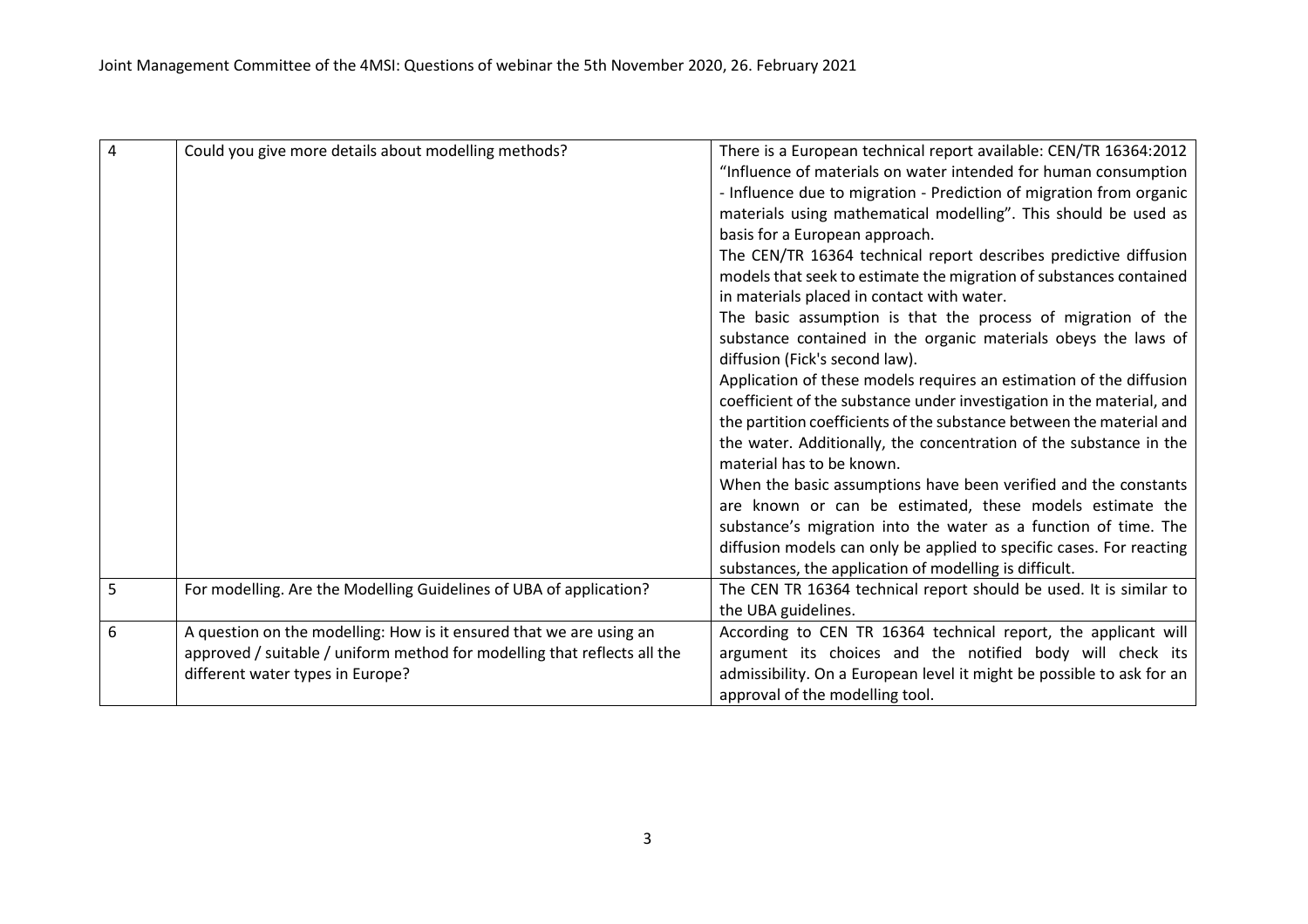| $\overline{7}$ | In the table with the overview of testing requirements by risk group, the<br>possibility to test a material on "formulation" level is given for some lower<br>risk groups. However, in the draft section 4.3.2.2. related to sample<br>selection and preparation, it is stated that testing on the formulation is only<br>possible if there is no "processing change" required to make the final<br>product/component (the example of cut gaskets is given). Doesn't this<br>statement, for all practical purposes, remove the possibility to test on<br>formulation for many products and components? | Yes, it's possible for all organic materials if the process is the same<br>to produce finished components or samples for testing.<br>Formulation testing is possible when manufacturing of<br>representative samples from the material is possible. Examples are<br>injection moulding products where a test sample is manufactured<br>via injection moulding from the material. The last sentence in<br>section 4.3.2.2 is wrong and should be corrected.                                                                                                         |
|----------------|--------------------------------------------------------------------------------------------------------------------------------------------------------------------------------------------------------------------------------------------------------------------------------------------------------------------------------------------------------------------------------------------------------------------------------------------------------------------------------------------------------------------------------------------------------------------------------------------------------|--------------------------------------------------------------------------------------------------------------------------------------------------------------------------------------------------------------------------------------------------------------------------------------------------------------------------------------------------------------------------------------------------------------------------------------------------------------------------------------------------------------------------------------------------------------------|
| 8              | As migration testing as a stagnation test is performed in a laboratory, does<br>not reflect the real life use situation, according to the testing standards,<br>samples that are not identical finished product can be used, how to be sure<br>that finished product complies with the requirements?                                                                                                                                                                                                                                                                                                   | Proxy sample should be used only if the finished product or<br>component cannot be tested.<br>In case the test is not executed on the finished product or<br>component but on purposely-produced test sample, a report of the<br>production of the sample shall be available (check by certified<br>body).<br>Test results are converted to expected concentrations at the tap<br>using the conversion factor. This takes the actual use of the final<br>product into account.                                                                                     |
| 9              | What does it mean 2 Migration tests required? Two sperate Tests with<br>reports on the same conditions or test at least with 2 measures (should be<br>normal for analytics)? Same product in the same migration in both types of<br>test.                                                                                                                                                                                                                                                                                                                                                              | For organic materials, in any case, two specimens of the product<br>need to be tested. If the water is generally chlorinated in the<br>country, a single test for each type of test water (chlorinated and<br>chlorine-free) is required (two migration reports). For Member<br>States where the water is not chlorinated, testing only with<br>chlorine-free water is required. In that case, duplicate migration<br>testing is required (two samples and two migration tests) but for<br>analysis, the migration waters can be merged (one migration<br>report). |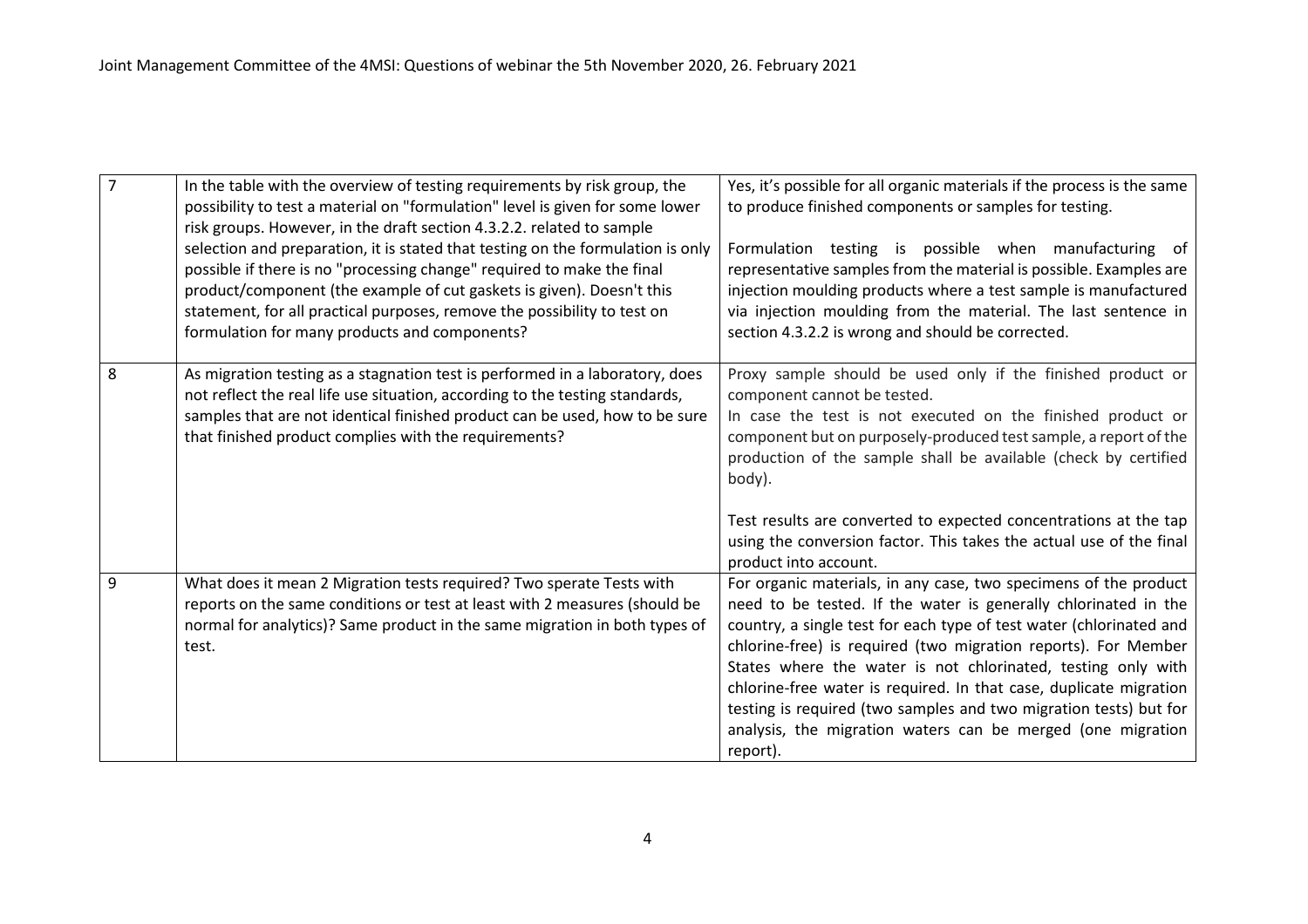| 10 | When and how is the testing in chlorinated water required?                                                                                                                                                                                                                                                                                                                                                                                                                                                                                                        | Member states will decide whether testing in chlorinated water is<br>required.                                                                                                                                                                                                                                                                                    |
|----|-------------------------------------------------------------------------------------------------------------------------------------------------------------------------------------------------------------------------------------------------------------------------------------------------------------------------------------------------------------------------------------------------------------------------------------------------------------------------------------------------------------------------------------------------------------------|-------------------------------------------------------------------------------------------------------------------------------------------------------------------------------------------------------------------------------------------------------------------------------------------------------------------------------------------------------------------|
| 11 | Products are to be manufactured all over Europe I expect, shouldn't the<br>tests be performed on worst case water so to speak, to ensure the<br>compliance in both non chlorinated and chlorinated water?                                                                                                                                                                                                                                                                                                                                                         | Member States will decide whether testing with chlorinated water<br>is required. For the acceptance in all Europe testing with non-<br>chlorinated and chlorinated water will be required.                                                                                                                                                                        |
| 12 | Regarding conversion factors presented in Part C. The application of<br>equation (3) in Appendix 1 for pipes with ID between 20 and 80 mm and<br>test temperature 60 or 85°C results in a higher expected concentration at<br>the tap than measured in the test. In extreme cases $C_{TAP}$ can be four times<br>higher than C measured. This does not correspond to reality at all and leads<br>to a wrong assessment of the product. Usually small pipes with ID $\leq$ 20<br>mm is tested. Therefore, this inconsistency has probably not yet been<br>noticed. | Thanks for pointing this out. If the pipes with the larger diameters<br>fail only due to the conversion to ID= 10 mm pipes, it will be<br>possible to repeat the test with the smallest diameter.                                                                                                                                                                 |
| 13 | Tests are very specific and expensive. Is there an effort to ensure no bottle<br>necking and frequency of testing? At the moment is a concern to be raised.                                                                                                                                                                                                                                                                                                                                                                                                       | The 4MSi is aware of the concern and tries to make a system<br>without redundant testing. The 4MSI harmonisation aims at<br>reducing testing, as ultimately only one approved application is<br>needed to get access to markets of other countries as well. It is not<br>expected that at EU level, the new system will lead to bottle necks<br>in test capacity. |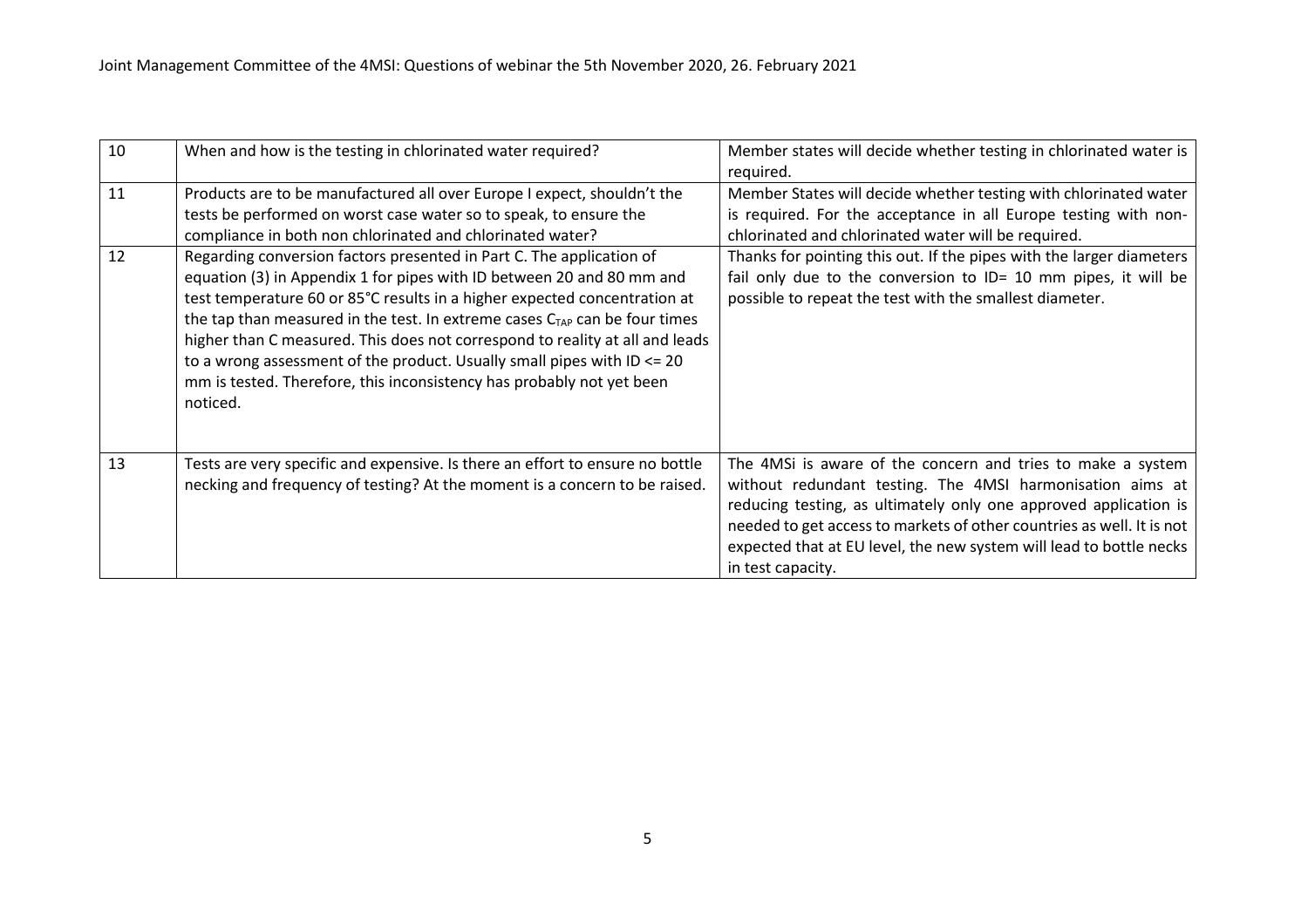| 14 | A per formulation requirement, subst. not monomer, not Nano, not CMR            | Indeed, a cut off value of 1 µg/L is set for migrating substances in           |
|----|---------------------------------------------------------------------------------|--------------------------------------------------------------------------------|
|    | listed, etc. can be present if migration is $< 0.1 \mu g / I$ (right?); then in | the screening test; but this is only for non-intentionally added               |
|    | comparison, NIAS without SML/MTC can migrate up to 1 µg/l, thus with a          | substances (NIAS) not yet covered by an entry of its precursor                 |
|    | higher migration as the substances not monomer, etc? Could you clarify?         | substance in the positive list. For all non-listed intentionally added         |
|    | Practical requirements - GSMC looking for 1 ppb or greater then converted       | substances (IAS) the < $0.1 \mu g/L$ applies, as well as for its reasonably    |
|    | to at tap concentrations.                                                       | expected reaction and/or degradation products.                                 |
|    |                                                                                 |                                                                                |
|    |                                                                                 | The 1 $\mu$ g/l is for reaction and degradation products that arise            |
|    |                                                                                 | during manufacturing of the product and which are found by                     |
|    |                                                                                 | GC/MS screening]. The MTC of 1.0 µg/l applies to unidentified                  |
|    |                                                                                 | substances and identified substances without a known MTC <sub>TAP.</sub> This  |
|    |                                                                                 | is established bearing in mind analytical constraints, and remains             |
|    |                                                                                 | compatible with a threshold of toxicological concern (TTC) set at              |
|    |                                                                                 | 1.5 µg/day for substances whose toxicity is not known. This TTC                |
|    |                                                                                 | was established assuming that 10% of unidentified substances are               |
|    |                                                                                 | carcinogenic and that one third of daily intake comes from solid               |
|    |                                                                                 | foods (0.5 $\mu$ g per person and per day) and the rest from drinks (1 $\mu$ g |
|    |                                                                                 | per person and per day) <sup>1</sup> . In addition, genotoxic concerns are low |
|    |                                                                                 | if all the starting substances have been assessed to be either not             |
|    |                                                                                 | genotoxic or to react away into non-genotoxic substances.                      |

<sup>&</sup>lt;sup>1</sup> Kroes R., Renwick A.G., Cheeseman M., Kleiner J., Mangelsdorf I., Piersma A., Schilter B., Schilter B., Schlatter J., Van Schothorst F., Vos J.G., Würtzen G. (2004). Structure-based thresholds of toxicological concern (TTC): guidance for application to substances present at low levels in the diet. Food and Chemical Toxicology, 42: 65-83.

Rulis A.M (1986). De minimis and the threshold of regulation. In: Felix CW (ed.) Food protection technology, current and projected technologies for food protection – Recommendations and Implementations, pp. 329-37, Chelsea MI.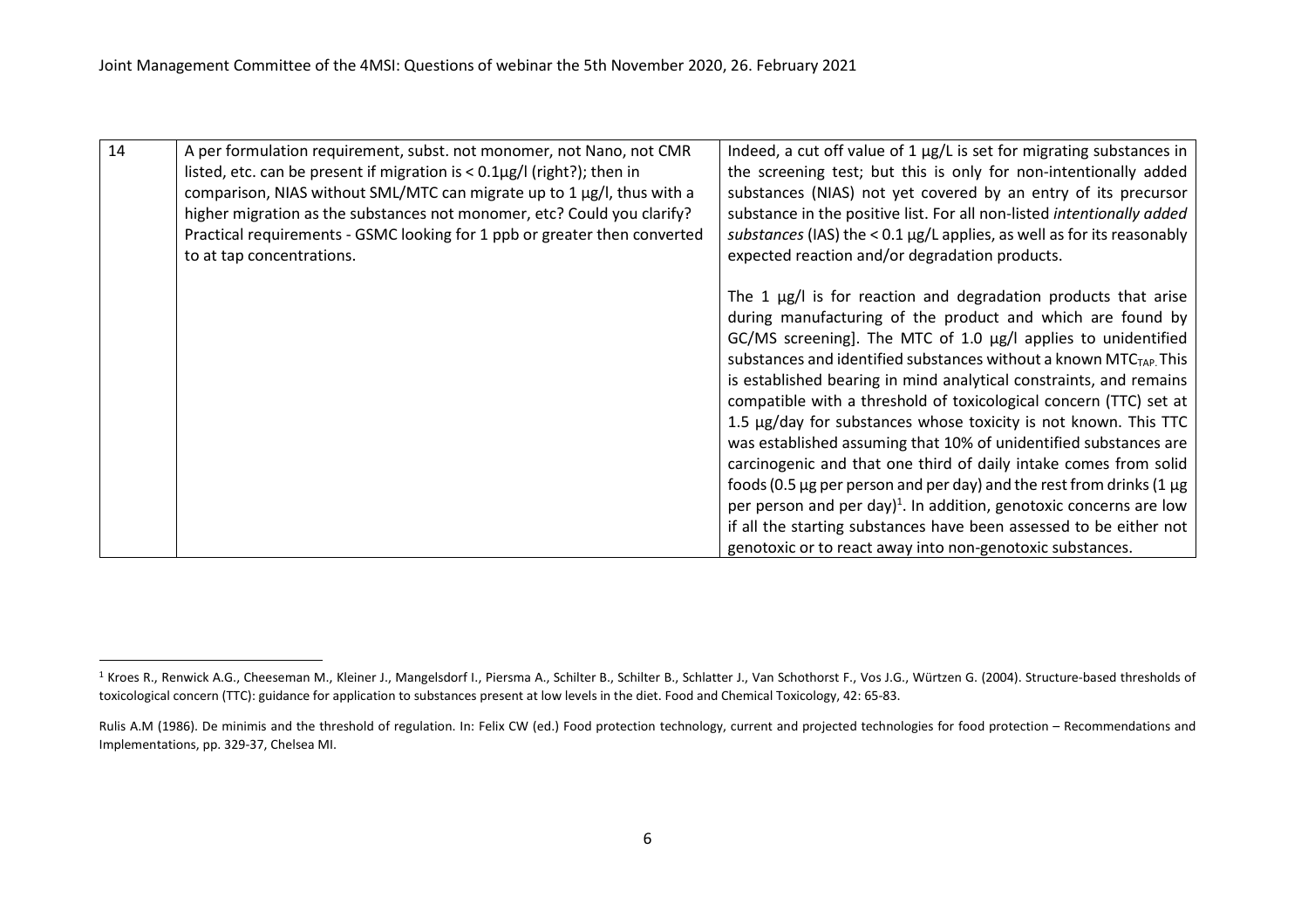| 15 | How long do these tests take? Or how long to get a substance approved?              | <b>Duration for tests:</b>                                                                                               |
|----|-------------------------------------------------------------------------------------|--------------------------------------------------------------------------------------------------------------------------|
|    |                                                                                     | <b>Organic Materials:</b>                                                                                                |
|    |                                                                                     | 10 days or 31 days (extended testing) for migration test (EN                                                             |
|    |                                                                                     | 12873).                                                                                                                  |
|    |                                                                                     | Microbiological test up to 6 months (EN 16421)                                                                           |
|    |                                                                                     | <b>Metallic Materials:</b>                                                                                               |
|    |                                                                                     | 26 weeks or 52 weeks (extended testing) for metal release<br>(EN 15664-1).                                               |
|    |                                                                                     | Currently:                                                                                                               |
|    |                                                                                     | Assessment and preparation of opinion by one MS can take<br>3 months maximum.                                            |
|    |                                                                                     | Review of the opinion by other MS: 4 - 6 (PL for organic<br>material) or 3 - 6 (composition List for metallic materials) |
|    |                                                                                     | months.                                                                                                                  |
| 16 | On page 19 it is stated that the S/V ratio used for migration testing should        | Development of CEN Standard for assembled products is under                                                              |
|    | be large enough to be able to verify the MTC <sub>TAP</sub> in the migration water. | discussion.                                                                                                              |
|    | What impact does the 4MSI think this will have on the possibility to                | The test method on assembled products will have to take into                                                             |
|    | develop a test method for assembled products? Will additional testing of            | account this point. It is not excluded that specific test components                                                     |
|    | all the very small (and therefore minor) components be required?                    | will have to be performed in parallel of the test on an assembled                                                        |
|    |                                                                                     | product. But at this stage (the work on the test method on                                                               |
|    |                                                                                     | assembled product is not yet started), it is too early to envisage.                                                      |
|    |                                                                                     | For small components (Risk group 4 and 5) no specific migration test                                                     |
|    |                                                                                     | is required. This applies to component testing as well as for testing<br>assembled products.                             |
| 17 | In the requirements for the formulation is the phrase that "Pigments and            | No. If colorants and pigments comply with purity requirements                                                            |
|    | colorants that are authorized on national level" are accepted. Does this            | (Annex C) and do not migrate at or above 0.1 µg/L, they don't have                                                       |
|    | mean that if the pigment is accepted in Denmark it will automatically be            | to be on PLs. Otherwise they will have to comply to national                                                             |
|    | accepted in Germany?                                                                | provisions of the country of application.                                                                                |
|    |                                                                                     |                                                                                                                          |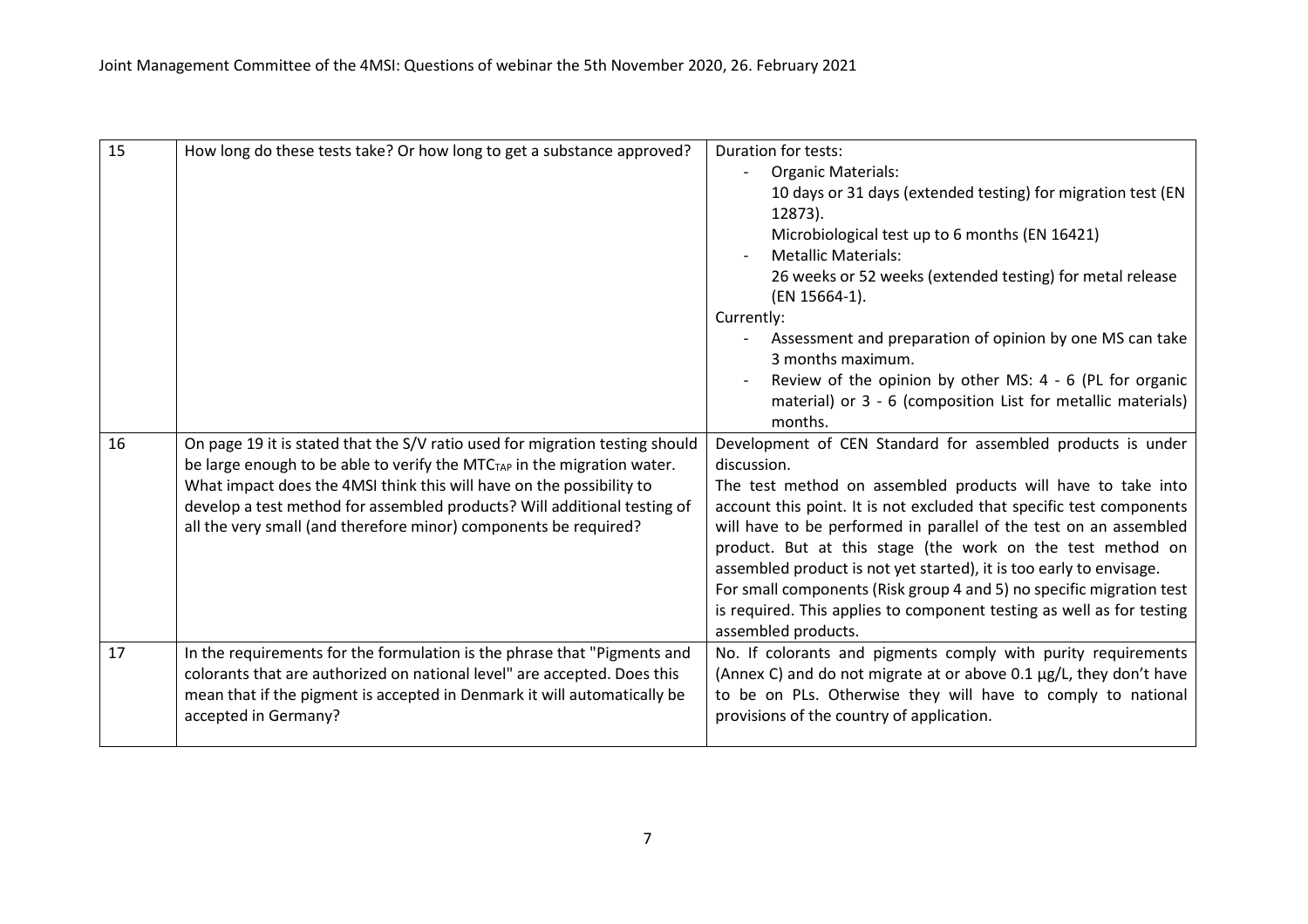| 18 | The NIAS test with the sum of max 5µg/I for unknowns or unidentified            | The sum is only for the substances that are estimated to be                              |
|----|---------------------------------------------------------------------------------|------------------------------------------------------------------------------------------|
|    | substances in cold water could be challenging, taking into account that not     | above the threshold of 1 µg/l in the screening chromatogram.                             |
|    | all substances and degradation products will be identified during GC-MS         | Also, the sum of 5 µg/l is not yet agreed upon in 4MSi / part C; it                      |
|    | Screening. Is there a plan including a transition phase (e.g. 5 years) in which | is intended to first gain experience with this requirement before a                      |
|    | the applicant is informed about the excess of this new requirement in order     | decision is made.                                                                        |
|    | to adapt or optimize the production process?                                    |                                                                                          |
|    |                                                                                 | The test method is already in application in some countries.                             |
|    |                                                                                 | Feedback on its application and problems encountered for results                         |
|    |                                                                                 | interpretation and compliance should be organised.                                       |
| 19 | As the water quality is very different in Europe. How will you ensure           | For taste and odour, a comparison test is used. The test contains                        |
|    | uniformity in terms of reference water used for taste and odour testing?        | controls like round robin tests and positive controls with specified                     |
|    |                                                                                 | substances and contamination levels. There are requirements for                          |
|    |                                                                                 | test water in EN 1420 Standard (no odour, no flavour and                                 |
|    |                                                                                 | conformity with EN 1622): The reference water can be local tap                           |
|    |                                                                                 | water or bottled water. It shall be appropriate to the region.                           |
| 20 | Testing: you mentioned 3e day, while in the sheet it is mentioned 30e day?      | It should have been 31 days. For cold water migration test, the                          |
|    | Which is correct?                                                               | requirement $C_{TAP} \leq MTC_{TAP}$ applies to the 3 <sup>rd</sup> migration period (10 |
|    |                                                                                 | days); or, in case extended testing is needed, at the 9 <sup>th</sup> migration          |
|    |                                                                                 | period (31 days). For warm/hot water migration test, the                                 |
|    |                                                                                 | requirement $C_{TAP} \leq MTC_{TAP}$ applies to the 7 <sup>th</sup> migration period (10 |
|    |                                                                                 | days); or, in case extended testing is needed, at the 22 <sup>nd</sup> migration         |
|    |                                                                                 | period (31 days)                                                                         |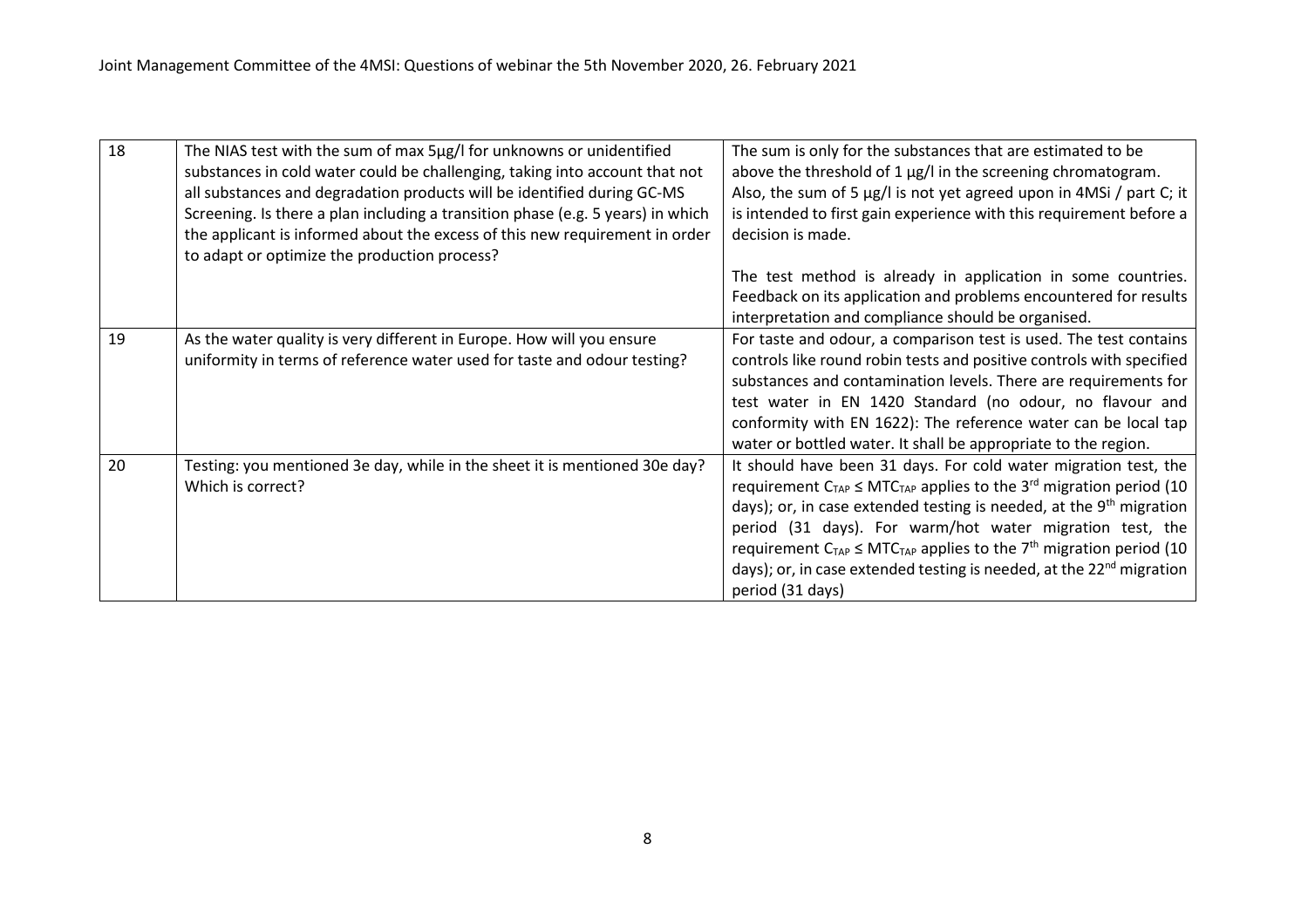| 21 | How do you define starting substances? Is it the same as in 10/2011?                                                                                                                                                                                                                                                                                                                                                                 | A substance is a chemical element and its compounds in the<br>natural state or obtained by any manufacturing process, including<br>any additive necessary to preserve its stability and any impurity<br>deriving from the process used, but excluding any solvent which<br>may be separated without affecting the stability of the substance<br>or changing its composition. Unfortunately, the definition of<br>starting substance is not the same as in 10/2011. With starting<br>substances is meant: all intentionally added substances (IAS)<br>based on the formulation.                                                                                                                                                                                                                                                                                                                                                                                                                                                                                                                                                                                                                                                                                                                     |
|----|--------------------------------------------------------------------------------------------------------------------------------------------------------------------------------------------------------------------------------------------------------------------------------------------------------------------------------------------------------------------------------------------------------------------------------------|----------------------------------------------------------------------------------------------------------------------------------------------------------------------------------------------------------------------------------------------------------------------------------------------------------------------------------------------------------------------------------------------------------------------------------------------------------------------------------------------------------------------------------------------------------------------------------------------------------------------------------------------------------------------------------------------------------------------------------------------------------------------------------------------------------------------------------------------------------------------------------------------------------------------------------------------------------------------------------------------------------------------------------------------------------------------------------------------------------------------------------------------------------------------------------------------------------------------------------------------------------------------------------------------------|
| 22 | How do you ensure that the drinking water parameters in the Directive are<br>in compliance on assembled products? - I have noted that substances with a<br>migration less than 0,1 ug/l are automatically on the positive list. If a<br>product is assembled from more substances, we must be sure that there is<br>no problem at the tap.<br>Degradation / by products from anti-oxidants would be on that list as well -<br>right? | Substances with a migration less than 0,1 ug/l are not<br>automatically on the positive list. If they are on the list, they have<br>been assessed. Substances not on the list and can only be used if<br>the substance itself but also its impurities and reaction and<br>degradation product do not migrate $(< 0.1 \,\mu g/l$ ) and only if they<br>are not CMR, Nano, or used as monomer.<br>The assessment of an assembled product based on the testing<br>and assessment of the different components considers a worst-<br>case contact of 100%, 10%, 1% surface fraction of each<br>component. These surface fractions are part of the conversion<br>factors to be applied for the different components. This ensures<br>that MTC <sub>TAP</sub> for each investigated substance will also be met for<br>the assembled product, even when different components will<br>leach the same substances. This even applies to the use of<br>multiple use of products in the installation system or the use of<br>different products leaching the same substances in the<br>installation system.<br>Degradation products from antioxidants: It is intended to add<br>restrictions for 10 degradation products of anti-oxidants with the<br>next update of the Common Approach for Organic Materials. |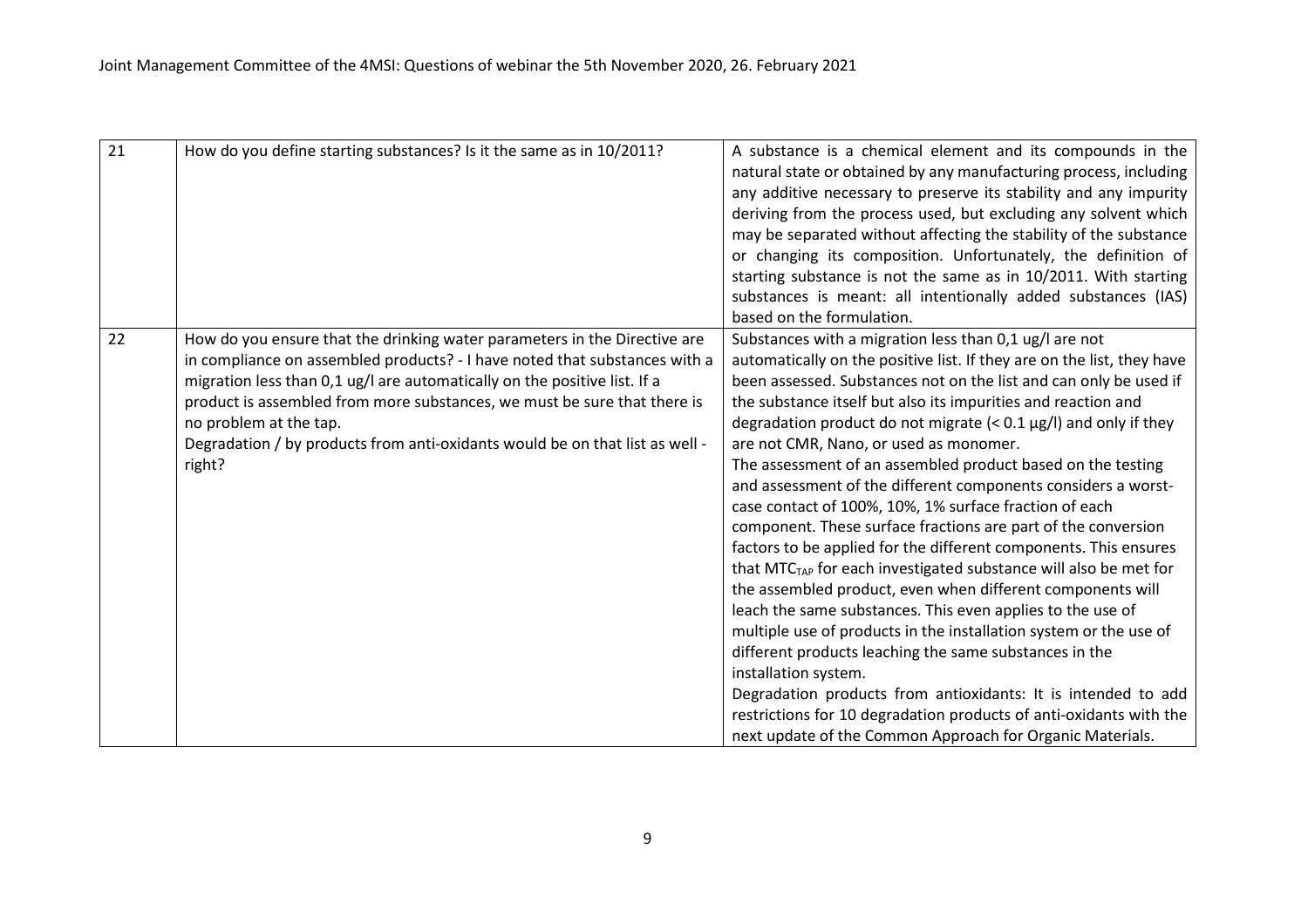| 23 | How will site-applied products/materials be handled? Who will apply: Lab,  | For the testing of site applied organic materials: the CA refers to     |
|----|----------------------------------------------------------------------------|-------------------------------------------------------------------------|
|    | Manufacturer, other?                                                       | EN 12873-2. In general, the certification or approval might be          |
|    |                                                                            | applied by the manufacturer of the pre-product or by the                |
|    |                                                                            | company applying the product.                                           |
|    |                                                                            | For cementitious materials: e.g. pre-packaged mortar or                 |
|    |                                                                            | rehabilitation resin can be tested and approved in advance like         |
|    |                                                                            | factory made products.                                                  |
|    |                                                                            | On site mixed products (e.g. for concrete): no rules established at     |
|    |                                                                            | 4MSi level, compliance to PL to be checked, formulation shall be        |
|    |                                                                            | controlled                                                              |
| 24 | The 4MSI has developed Common Approaches for Metallic, Organic and         | The elaboration of Common Approach for enamels and ceramic              |
|    | Cementitious materials. What requirements can we expect will come into     | materials is ongoing.                                                   |
|    | place for the inorganic, non-metallic materials, such as carbides?         |                                                                         |
| 25 | What is to be done when an unknown NIAS substance is detected at a         | The use of the GC-MS screening method is not yet implemented            |
|    | migration level exceeding 1 ppb? Will the substance be accepted based on a | in all MS's. But if an unknown substance is exceeding 1 ppb, the        |
|    | self risk assessment? Substance identification is challenging at these low | product is not acceptable. The same applies for identified              |
|    | migration levels.                                                          | substances for which no MTC or risk assessment is available. When       |
|    |                                                                            | a risk assessment of the substance from a generally recognized          |
|    |                                                                            | institute (e.g. EFSA, BfR, ) Is available, this might be used, but this |
|    |                                                                            | is still open for discussion.                                           |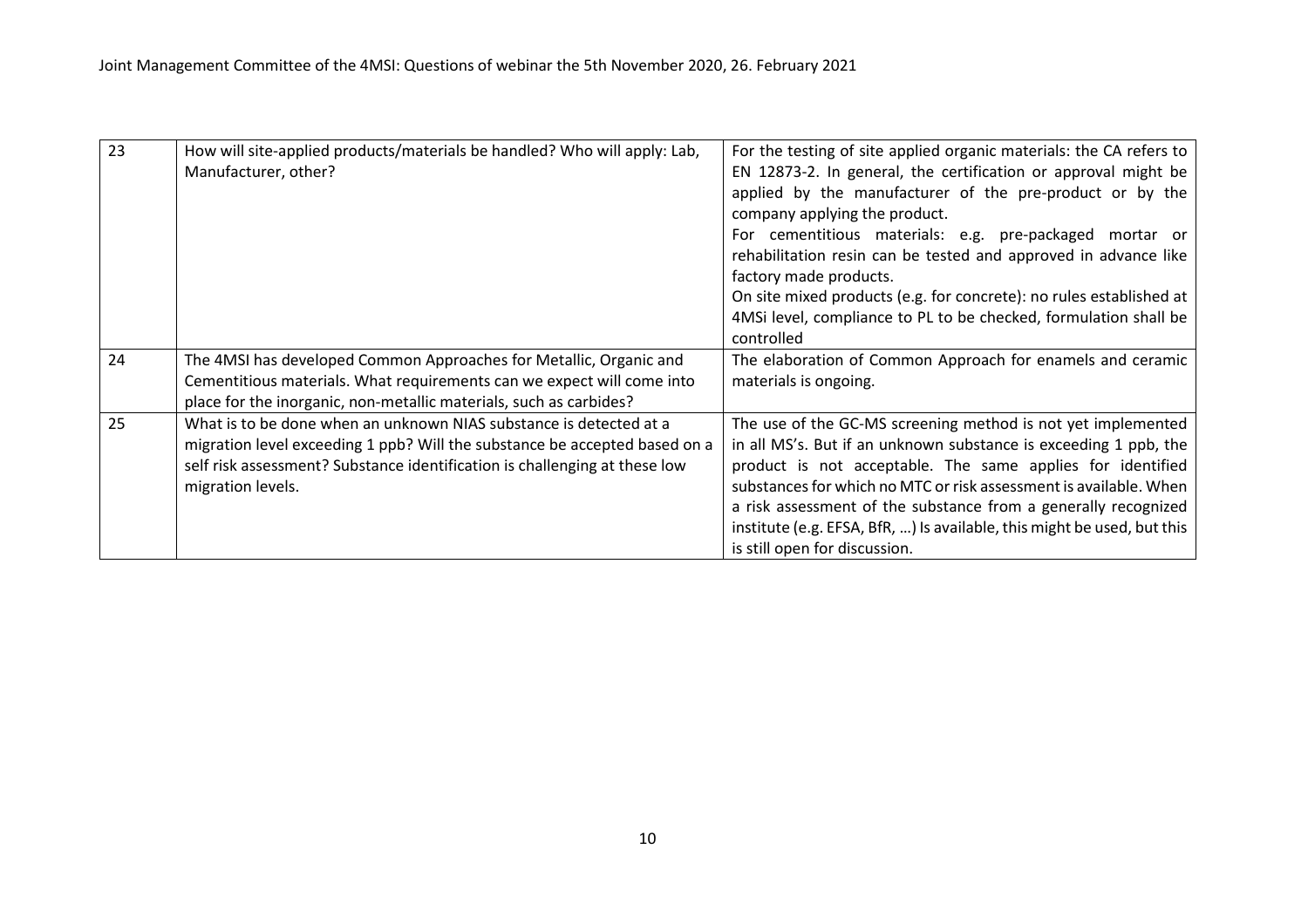| 26 | For drinking water contact we're dealing with very low migration thresholds | All test methods currently used are applicable to the required    |
|----|-----------------------------------------------------------------------------|-------------------------------------------------------------------|
|    | of 0.1 ppb and 1 ppb. Are the available analytical methods sensitive enough | detection limits.                                                 |
|    | to detect at these extreme low levels? I hear from test labs that often no  |                                                                   |
|    | analytical?                                                                 | $0.1$ µg/L is the acceptance criteria at the tap of consumer and  |
|    |                                                                             | correspond to higher limit in migration water. The S/V ratio used |
|    |                                                                             | should be large enough and the QL of the method should be able    |
|    |                                                                             | to verify the concentration in migration water corresponding to   |
|    |                                                                             | the acceptance criteria.                                          |
|    |                                                                             | But for assembled products, the S/V ratio can't be increased when |
|    |                                                                             | testing. It has to be checked whether the actual S/V ratio in the |
|    |                                                                             | product is sufficient to be able to verify the MTC tap.           |
| 27 | Are analytical methods available to detect down to 0.1 ppb?                 | Usually they are, otherwise work is needed.                       |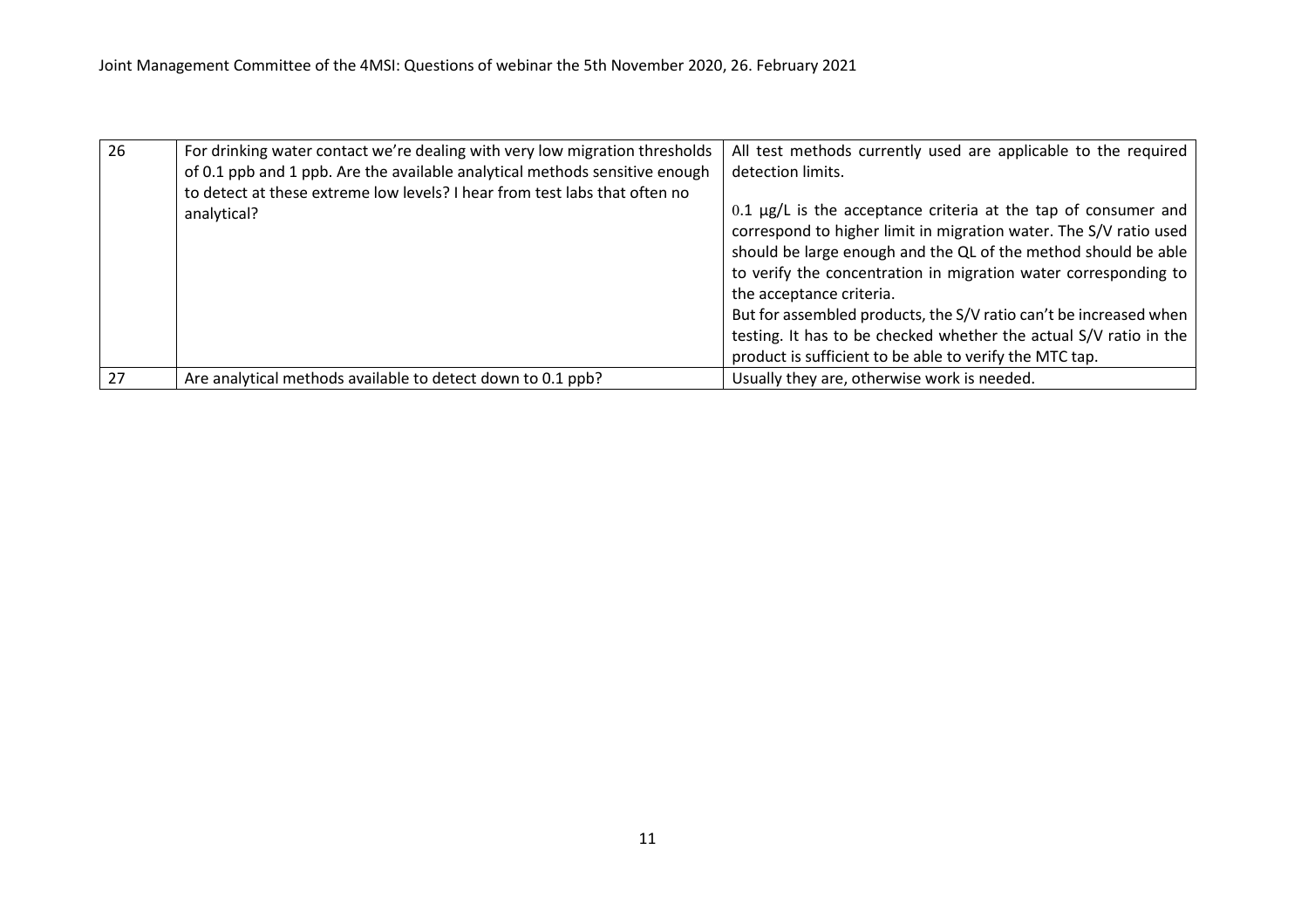|    | Questions related to the draft common approach on certification and approval of products                                                                                                                                                              |                                                                                                                                                                                                                                                                                                                                                                                                                                                                                                                                                                                                                                                                                                                                                                                                                                            |
|----|-------------------------------------------------------------------------------------------------------------------------------------------------------------------------------------------------------------------------------------------------------|--------------------------------------------------------------------------------------------------------------------------------------------------------------------------------------------------------------------------------------------------------------------------------------------------------------------------------------------------------------------------------------------------------------------------------------------------------------------------------------------------------------------------------------------------------------------------------------------------------------------------------------------------------------------------------------------------------------------------------------------------------------------------------------------------------------------------------------------|
|    | Question                                                                                                                                                                                                                                              | Response provided by 4MSi members                                                                                                                                                                                                                                                                                                                                                                                                                                                                                                                                                                                                                                                                                                                                                                                                          |
| 28 | How can ensure that a finished product, which consists of different<br>components in different materials, both of organic and metals, together<br>does not exceed the limit values, if each individual component is tested<br>individually?           | Using the CF and a certain surface fraction in the final products and<br>the installation system.                                                                                                                                                                                                                                                                                                                                                                                                                                                                                                                                                                                                                                                                                                                                          |
|    | How to ensure that surface treatment such as chrome plating does not<br>migrate nickel from the finished product?                                                                                                                                     | Difficult issue and no proposal yet accepted. EN standard for<br>testing exits (EN 16058). However, this is long term test (6 months<br>testing) and not really applicable for all taps on the market. No<br>short-term tests are known to characterize the nickel release of<br>products in real use.                                                                                                                                                                                                                                                                                                                                                                                                                                                                                                                                     |
| 29 | From a consumer point of view i would prefer that unknown means no<br>thanks, until we know enough to estimate the substance.<br>$CTAP$ and MTC <sub>TAP</sub> - explain the correlation to the drinking water parameters<br>in the directive please? | Unknown substances correspond to NIAS, all starting substances<br>should be known. NIAS are not expected reaction products,<br>impurities or contaminations. Sometimes, it is not possible to<br>identify NIAS or isolate NIAS to evaluate its toxicity.<br>$CTAP$ is the concentration at consumer's tap calculated from test<br>results using conversion procedure with conversion factors as<br>described in the document CA-ON.<br>$MTCTAP$ is the maximum tolerated concentration at consumer's tap.<br>It is the drinking water limits. For DWD parameters MTC <sub>TAP</sub> is 10% of<br>the parameter value (due to the fact that other sources of the<br>substance in the drinking water exist). For parameters not listed in<br>the DWD MTC <sub>TAP</sub> is derived from toxicity data as detailed in 4MSi<br>procedure (PL). |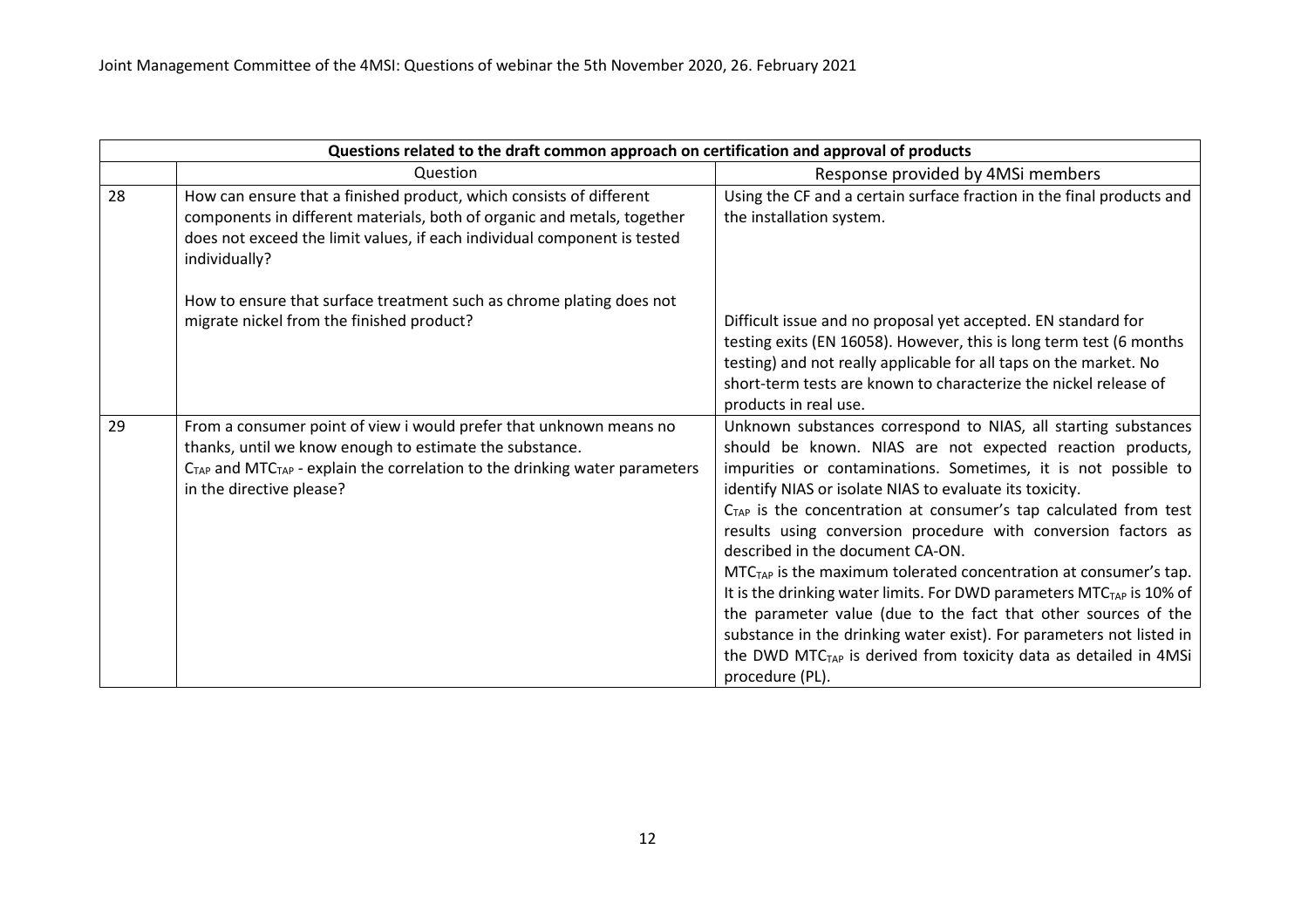| 30<br>Can you please explain in more detail the logic/link between the product<br>Risk groups of products (RG) depend of conversion factors (CF). RG1<br>corresponds to highest CFs and RG5 to smallest. Requirements<br>types, conversion factors, risk group and resulting testing and certification<br>requirements? Is it based on empirical evidence? And are there limitations<br>decrease from RG1 to RG5.<br>to the concept of the CFs?<br>The surface/volume ratio and the stagnation times used for<br>migration testing in accordance with the EN 12873 Standards do not<br>reflect the reality of a water supply system. Conversion factors (CFs)<br>are used to determine the actual impact of materials on the quality<br>of DW based on the concentrations found in migration tests.<br>CFs are established based on the following assumption: |  |
|---------------------------------------------------------------------------------------------------------------------------------------------------------------------------------------------------------------------------------------------------------------------------------------------------------------------------------------------------------------------------------------------------------------------------------------------------------------------------------------------------------------------------------------------------------------------------------------------------------------------------------------------------------------------------------------------------------------------------------------------------------------------------------------------------------------------------------------------------------------|--|
|                                                                                                                                                                                                                                                                                                                                                                                                                                                                                                                                                                                                                                                                                                                                                                                                                                                               |  |
|                                                                                                                                                                                                                                                                                                                                                                                                                                                                                                                                                                                                                                                                                                                                                                                                                                                               |  |
| $CF = Fg x Fo [day/dm]$                                                                                                                                                                                                                                                                                                                                                                                                                                                                                                                                                                                                                                                                                                                                                                                                                                       |  |
|                                                                                                                                                                                                                                                                                                                                                                                                                                                                                                                                                                                                                                                                                                                                                                                                                                                               |  |
| where:<br>$F_g$ (geographic factor) is the S/V ratio representative<br>of reality (dimension: dm <sup>-1</sup> ),<br>F <sub>o</sub> (operational factor) is water's assumed residence<br>time in the system (dimension: day). That correspond<br>to 0.5 day for domestic installations, 2 days in service<br>piping and 4 days in main piping                                                                                                                                                                                                                                                                                                                                                                                                                                                                                                                 |  |
| CF for fittings & ancillaries are 10% of CF for pipes and their linings<br>CF for components of fittings & ancillaries are 10% of CF for fittings<br>& ancillaries                                                                                                                                                                                                                                                                                                                                                                                                                                                                                                                                                                                                                                                                                            |  |
| CF for small components of fittings & ancillaries are 10% of CF for<br>components of fittings & ancillaries<br>Same logic for storage systems.                                                                                                                                                                                                                                                                                                                                                                                                                                                                                                                                                                                                                                                                                                                |  |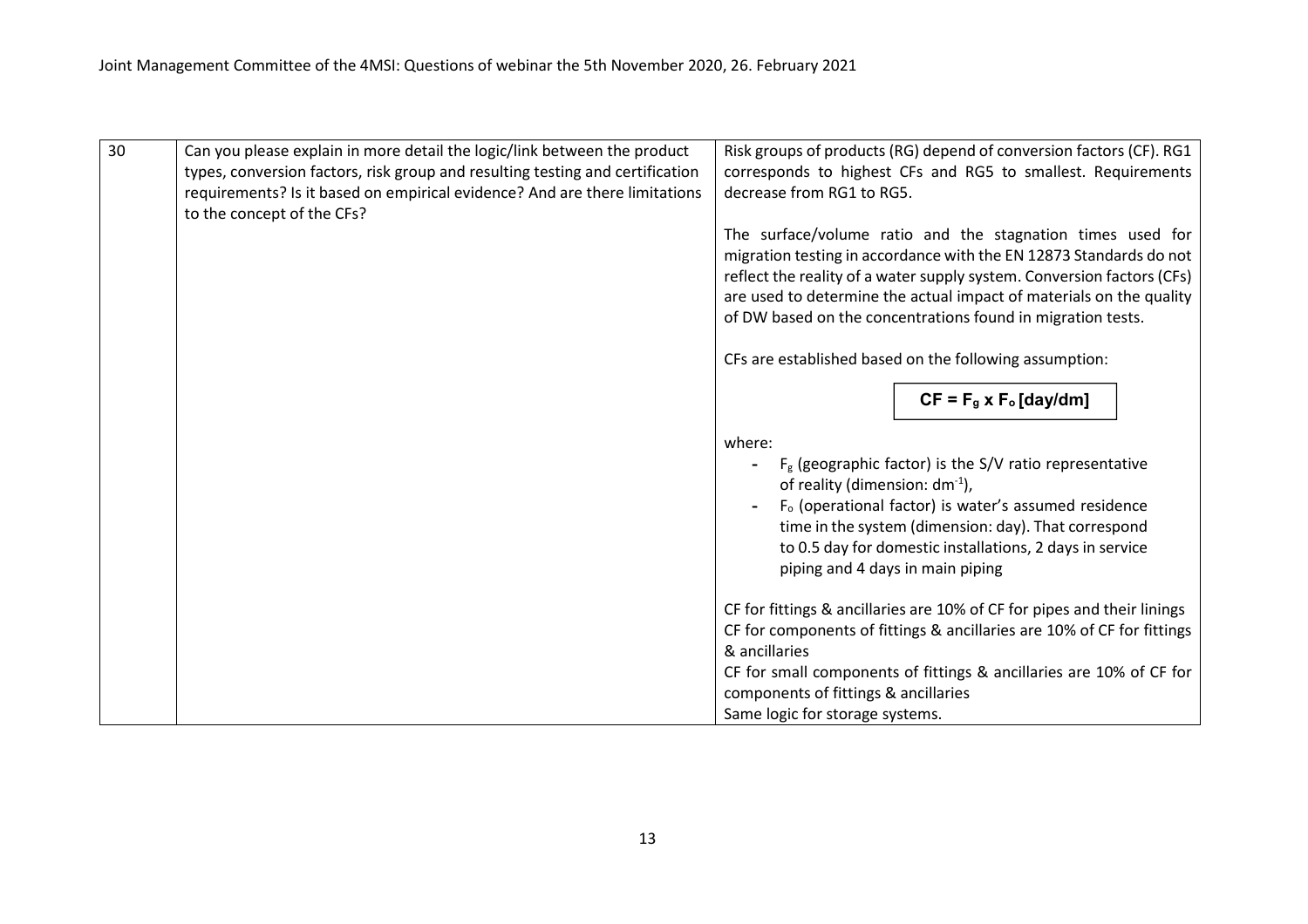| 31 | Can you please elaborate which products fall into the "treatment steps"<br>category and "abstraction devices"?                                                                                                                              | Products for treatment steps are considered to be part of a<br>centralized water treatment plant. Abstraction devices are used to<br>deliver water from a reservoir or from ground water or other to the<br>water treatment plant.<br>See Annex C of Common Approach on certification and Approval of<br>Products.<br>If a product can be used in different part of the water supply system,<br>approval for worst case condition is sufficient for all applications. |
|----|---------------------------------------------------------------------------------------------------------------------------------------------------------------------------------------------------------------------------------------------|-----------------------------------------------------------------------------------------------------------------------------------------------------------------------------------------------------------------------------------------------------------------------------------------------------------------------------------------------------------------------------------------------------------------------------------------------------------------------|
| 32 | And what about products not listed in Annex B - who decides what<br>category/CF that products fall into? For example, pipes in large buildings<br>with ID bigger than 80 mm - then the CF is not 20 - right?                                | The ID for pipe (or S/V ratio for other product or component) defines<br>the conversion factors to be applied. The given explanation for the<br>use of the products (domestic installations, service piping or main<br>piping) only helps to classify the different product groups.                                                                                                                                                                                   |
| 33 | Certification cost 7000-8000 euro per component, we produce hand<br>shower, where we have maybe 2-3 components in contact with water.<br>how we can cover the cost? due to the fact the selling price of hand<br>shower is around 6-7 euro? | Components made of the same granulate can be combined in one<br>certificate, even when the components are used for different<br>products.<br>For components of risk group 3 (RG3) (surface fraction < 10% of the<br>product) even a certification issued for the granulate producer is<br>sufficient.                                                                                                                                                                 |
| 34 | The new DWD Article 11 points to a 1+ System of conformity, or<br>equivalent, except where this would be DISPROPORTIONATE. How can<br>disproportionality be evaluated?                                                                      | In the 4MSI draft documents this is covered by the risk groups (RG).<br>For components /products of RG4 & RG5 a 1+-System is not<br>required.                                                                                                                                                                                                                                                                                                                         |
| 35 | How is difference between Components of fittings, ancillaries and Small<br>Components of fittings, ancillaries determined?                                                                                                                  | Components of fittings, ancillaries: Components<br>(sum of<br>components made of similar materials) of assembled products with<br>a wetted surface fraction $\leq 10\%$ of the assembled products.<br>Small components of fittings, ancillaries: Components (sum of<br>components made of similar materials) of assembled products with<br>a wetted surface fraction $\leq 1\%$ of the assembled products.                                                            |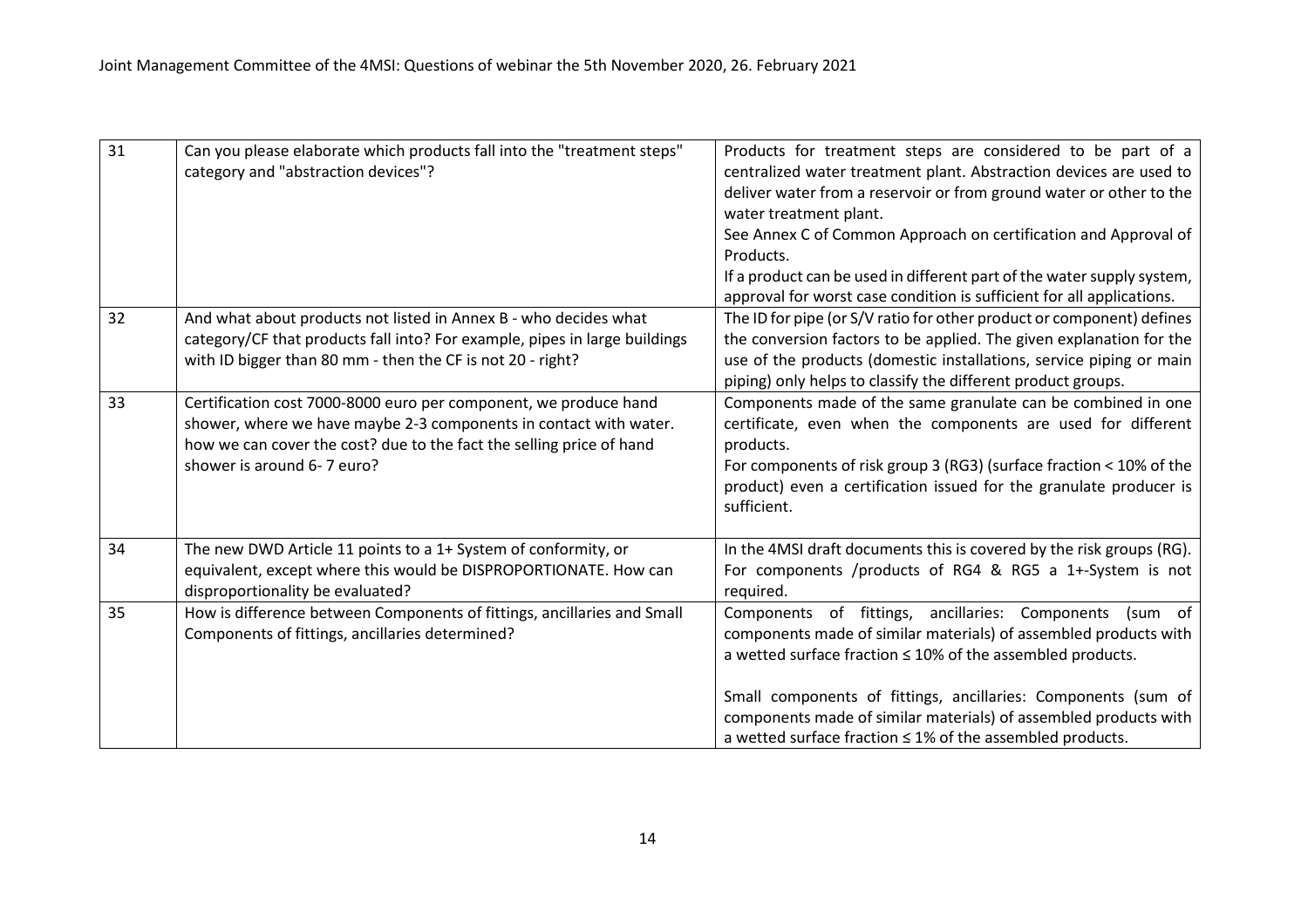| 36 | It is proposed in the draft proposal to "sum" the surface area of materials<br>which are the same generic material (EPDM), but not the same specific<br>material (tradename). What is the rationale for this and how will it work in<br>practice?                                                                                                                                                                                                                                                                                                                                                                                                                                                                                                                       | The sum of the surface fraction for the same generic material<br>(polymer e.g. EPDM) is used to define the conversion factors to be<br>applied and the risk groups (RG). This is done as the same generic<br>materials will release the same or similar substances into the<br>drinking water.                                                                                                      |
|----|-------------------------------------------------------------------------------------------------------------------------------------------------------------------------------------------------------------------------------------------------------------------------------------------------------------------------------------------------------------------------------------------------------------------------------------------------------------------------------------------------------------------------------------------------------------------------------------------------------------------------------------------------------------------------------------------------------------------------------------------------------------------------|-----------------------------------------------------------------------------------------------------------------------------------------------------------------------------------------------------------------------------------------------------------------------------------------------------------------------------------------------------------------------------------------------------|
|    |                                                                                                                                                                                                                                                                                                                                                                                                                                                                                                                                                                                                                                                                                                                                                                         | For the certification of components, one certificate might be valid<br>for different components (even used for different products) made<br>of one specific granulate (tradename).<br>For components of RG2 the certificate is valid for the injection<br>moulder. For components of RG3 a certificate of the granulate<br>producer is even sufficient for all components made of this<br>granulate. |
| 37 | Could the 4MSI envision a scheme in which an ISO9001 certified<br>manufacturer submits the samples to a 3rd party test laboratory for testing<br>and then, based on the results of that testing, the manufacturer is<br>responsible for collecting his/her technical documentation and drawing up<br>the declaration of conformity?<br>Or alternatively, the declaration of conformity could be given by the 3rd<br>part lab based on test results (like in France today) and then production<br>control is secured through ISO 9001 certification of the manufacturer? In<br>other words, a controlled "self-declaration system" where testing is done<br>by an independent 3rd party? Would this be considered "broadly<br>equivalent" to the scheme presented today? | According to the 4MSI draft documents this is possible for<br>components of RG4. For products/components of RG1 to RG3<br>especially the sampling of the test samples is of importance ad<br>should be dealt with by the certifier.<br>For the factory audit ISO 9001 certification will be recognized.                                                                                             |
|    |                                                                                                                                                                                                                                                                                                                                                                                                                                                                                                                                                                                                                                                                                                                                                                         |                                                                                                                                                                                                                                                                                                                                                                                                     |
| 38 | Same granulate means same (tradename)? Or all, e.g., PEs, even from<br>different producers, in total?                                                                                                                                                                                                                                                                                                                                                                                                                                                                                                                                                                                                                                                                   | Same granulate means same tradename (and so formulation).                                                                                                                                                                                                                                                                                                                                           |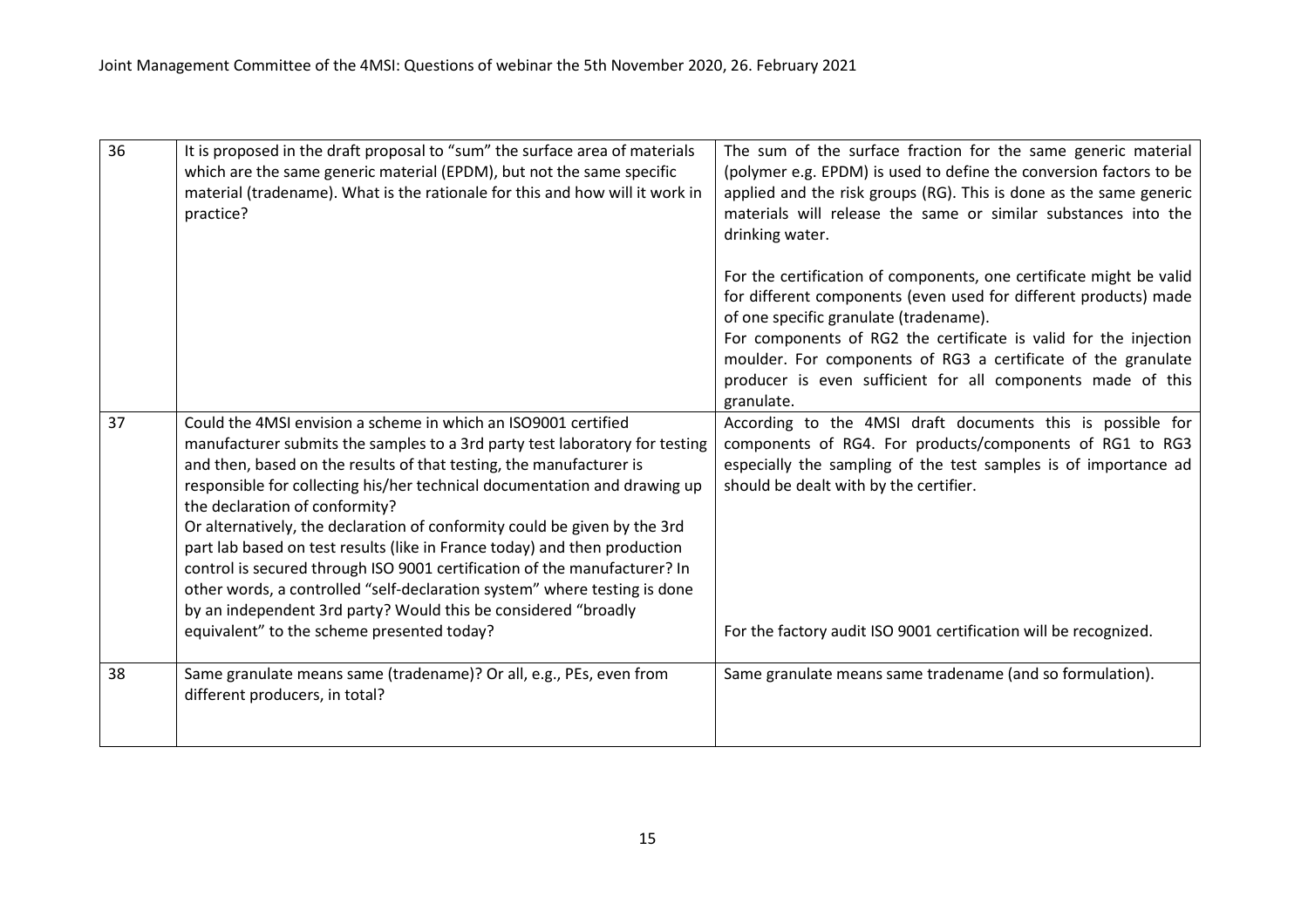| 39 | What means formulation? EPDM in general or the actual formulation?                                                         | Constituents (or elements, or substances) and its concentrations to<br>make a component, a product or material.                                                                                                                                                                                                                                                                                                                                                                                                                                                                                                                                                                                                                                                                      |
|----|----------------------------------------------------------------------------------------------------------------------------|--------------------------------------------------------------------------------------------------------------------------------------------------------------------------------------------------------------------------------------------------------------------------------------------------------------------------------------------------------------------------------------------------------------------------------------------------------------------------------------------------------------------------------------------------------------------------------------------------------------------------------------------------------------------------------------------------------------------------------------------------------------------------------------|
|    |                                                                                                                            | The applicant must disclose 100% of the formulation of each<br>material of the product or component:<br>- list of all ingredients (substances or blend of substances)<br>used in the formulation to produce the material (all<br>monomers, additives, pigments, fillers, catalysts etc.)<br>their respective percentage in the formulation.                                                                                                                                                                                                                                                                                                                                                                                                                                          |
|    |                                                                                                                            | Based on the information provided by the applicant, the notified<br>body has to obtain the chemical compositions of each ingredient<br>(compound / masterbatch / preparation / mixture). In this<br>approach, each ingredient supplier needs to be contacted. In case<br>an ingredient contains no specific brand name (but the name of the<br>substance), the supplier has to confirm it is only one substance<br>(including impurities) or whether the substance contains<br>intentionally added additives. If it is only one substance, no further<br>information is requested and it is compared to the PLs. If the<br>ingredient contains one or more additives, the notified body reviews<br>this additionally supplied information and verifies that it is also<br>permitted. |
| 40 | Since manufacturing parameters can have a decisive influence on the<br>outcome of the migration, how can it be controlled? | The manufacturing parameters will have to check under the 1+-<br>system conformity assessment procedure, which will be required<br>according to article 11 paragraph 8 of the new drinking water<br>directive.                                                                                                                                                                                                                                                                                                                                                                                                                                                                                                                                                                       |
| 41 | What is exactly meant with a formulation, includes it all pigments, etc, will<br>it be on brand names or generic?          | See answer given earlier.                                                                                                                                                                                                                                                                                                                                                                                                                                                                                                                                                                                                                                                                                                                                                            |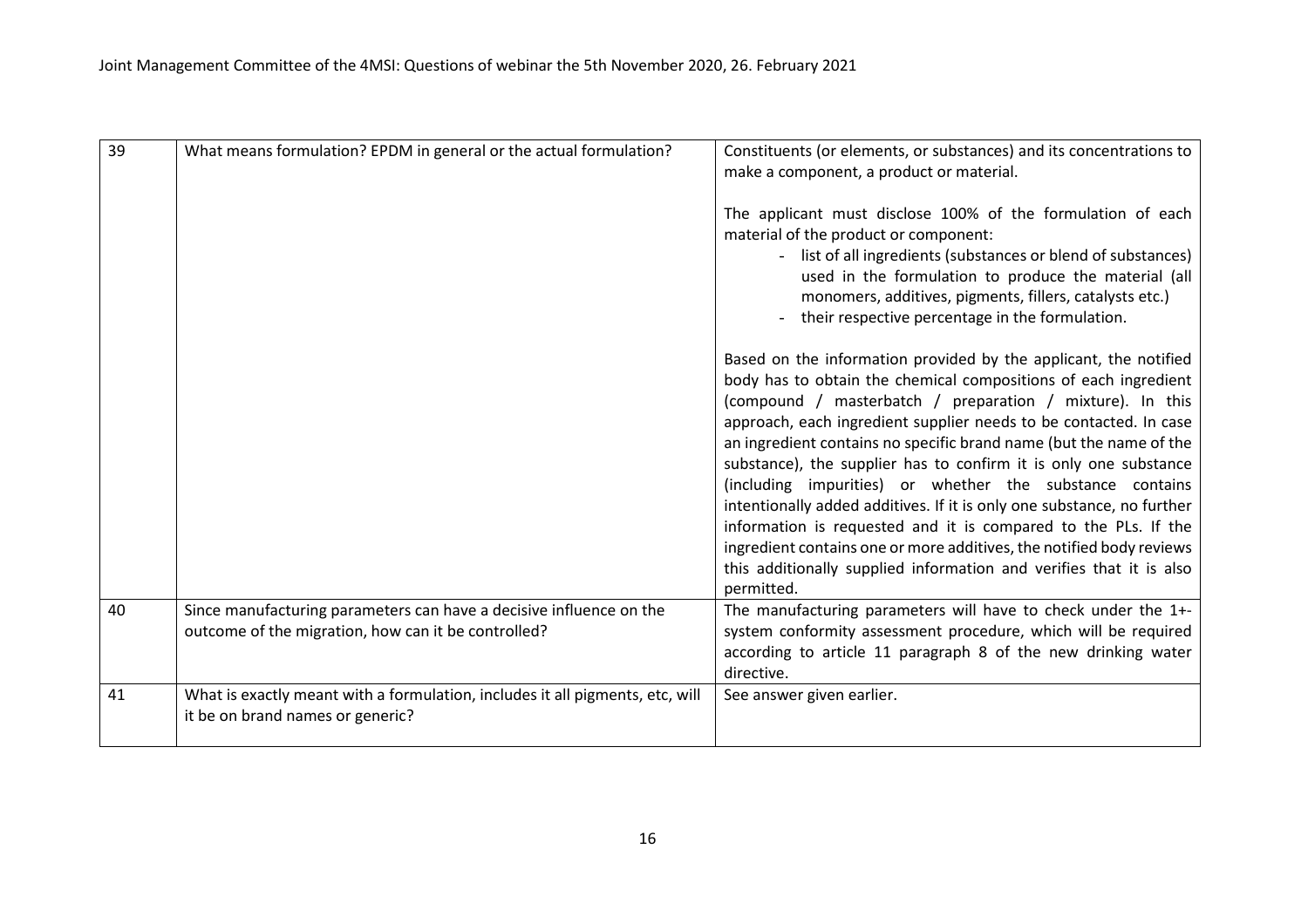| 42 | Can you provide more details very specifically to the requirements defined<br>for the inner hose in the example given in Annex E1 "flexible hoses"? How<br>can the overall product be RG2, but the component becomes RG1? What is<br>the rational for this? Will there be other "exceptions" like this? | Hoses are regarded as part of the piping system. This is the reason,<br>why for hoses the conversion factor for pipes and not for ancillaries<br>has to be applied.                                                                                                                                                                                                                                                                                         |
|----|---------------------------------------------------------------------------------------------------------------------------------------------------------------------------------------------------------------------------------------------------------------------------------------------------------|-------------------------------------------------------------------------------------------------------------------------------------------------------------------------------------------------------------------------------------------------------------------------------------------------------------------------------------------------------------------------------------------------------------------------------------------------------------|
| 43 | Is it possible that the granulate producer (and not a component supplier) is<br>the owner of a RG2 certificate if the material in question is, e.g. only<br>specified for injection moulding? Who would provide samples for type<br>testing in such a case?                                             | Owner of the granulate may apply and samples are taken correctly,<br>it's a test specimen produced and tested. To be defined by the<br>certifier to decide.<br>A certificate of the granulate producer will be valid for the<br>formulation review, specific migration testing, EMG and screening<br>of NIAS for RG2 components or products. The injection moulder will<br>have to test additionally for organoleptic and TOC for his specific<br>products. |
| 44 | Expected time line for approval of a faucet for example.                                                                                                                                                                                                                                                | Depend if the different components were already certified. If all<br>components are already certified, the certificate of the assembled<br>products will depend only on the audit of the factory production<br>control. It is not possible to give an exact answer. A rough guess<br>would be from 3 month up to about 1.5 years. But this really relies<br>on the aspects such as the process of the certification.                                        |
| 45 | Has this system versus the current level of testing and certification in the<br>4MS been assessed? (e.g. safer water, cost to manufacturers, etc.)?                                                                                                                                                     | See Impact studies from UE (DWD recast).                                                                                                                                                                                                                                                                                                                                                                                                                    |
| 46 | Is there a plan to trial the proposals with current certification bodies and<br>some manufacturers, so that the proposals can be tested and refined?                                                                                                                                                    | Introducing this system in DE with the certification bodies is<br>currently being done.                                                                                                                                                                                                                                                                                                                                                                     |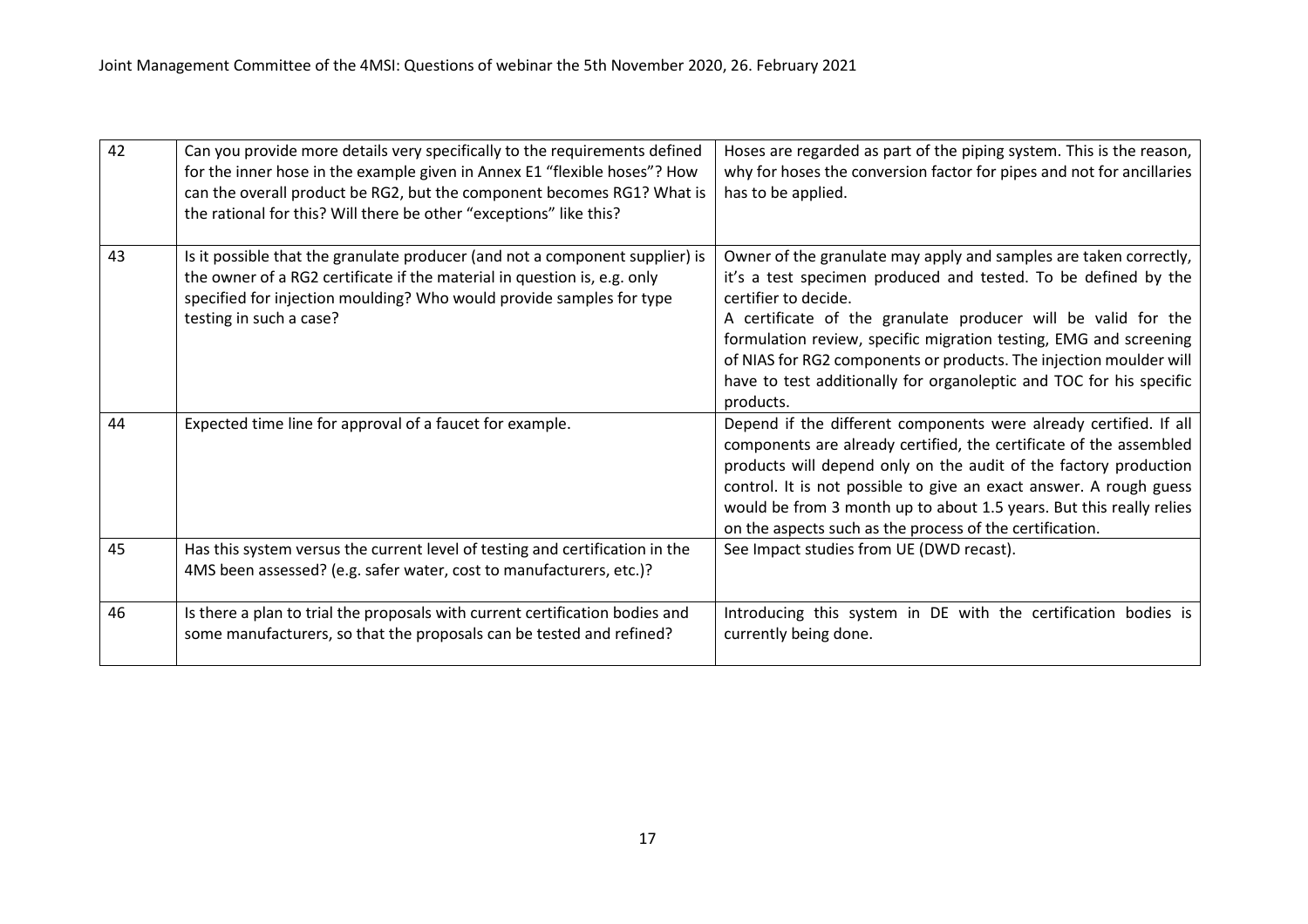| 47 | The current categories given for CF are based on worst case S/V values of<br>the category. What happens if the range starts with a smaller S/V value?<br>(e.g. pipe range starting from 40 in category A1?                                                                                                                                                                                       | The product with the smallest ID of the range is tested and the real<br>S/V ratio is used to make the calculations. If the smallest ID will be<br>40 mm the conversion factor for pipes ID < 80 mm (product group<br>A1) will apply.                           |
|----|--------------------------------------------------------------------------------------------------------------------------------------------------------------------------------------------------------------------------------------------------------------------------------------------------------------------------------------------------------------------------------------------------|----------------------------------------------------------------------------------------------------------------------------------------------------------------------------------------------------------------------------------------------------------------|
| 48 | If/when this common approach is adopted do you envisage that there will<br>be more, less or the same amount of testing being carried out as now? If<br>more, are there enough test houses to do this work?                                                                                                                                                                                       | Depends as a single country or EU union - also depends on current<br>member state requirements.<br>If we consider that one certification will be valid for the whole EU<br>the total testing will be much less.                                                |
| 49 | Still on CF - how to calculate CF if the highest dimensions are out of the<br>limited value but applied for same location (e.g. category A1, for pipes up<br>to 160mm?                                                                                                                                                                                                                           | The smallest dimension is tested and the most restrictive CF is used<br>in a view to cover all the pipe dimensions.                                                                                                                                            |
| 50 | Different products mean different components surface in contact with<br>water. So, what is Rg3 in one product could be RG2 for another one. In the<br>end we will have to test everything. How can this be avoided?                                                                                                                                                                              | If a component falls in two risk groups, producers are expected to<br>choose the higher risk group for assessment as that will allow their<br>component to be used in both risk groups.                                                                        |
| 51 | Will there be guidance to ensure a common approach across certification<br>bodies?                                                                                                                                                                                                                                                                                                               | The delegated acts will provide this under the drinking water<br>directive article 11.                                                                                                                                                                         |
| 52 | Products from RG1 category shall be tested as final products according to<br>the System 1+. How the labs will deal with this requirement? Today it is<br>problem to test large or complex products.<br>Which approach for RG1 products coated with two different organics<br>coatings?                                                                                                           | EN12873-1 & 2 standards are proposing some devices to test large<br>or complex (multilayers for example) products.                                                                                                                                             |
| 53 | What will happen to existing hygienic product certifications, attestations of<br>conformity, done in accordance with the UBA Recommendation system 1+<br>following different product risk group structure (P1-P4)? Is there a<br>framework draft, so that the certification body and certification holders<br>can upgrade and extend the certification to the 4MSI common approach<br>for these? | Germany is at the moment introducing a system in line with the<br>4MSI draft document. At the moment is not decided how close the<br>new European system will be with the 4MSI proposal. Depending on<br>the differences, a transition period will be defined. |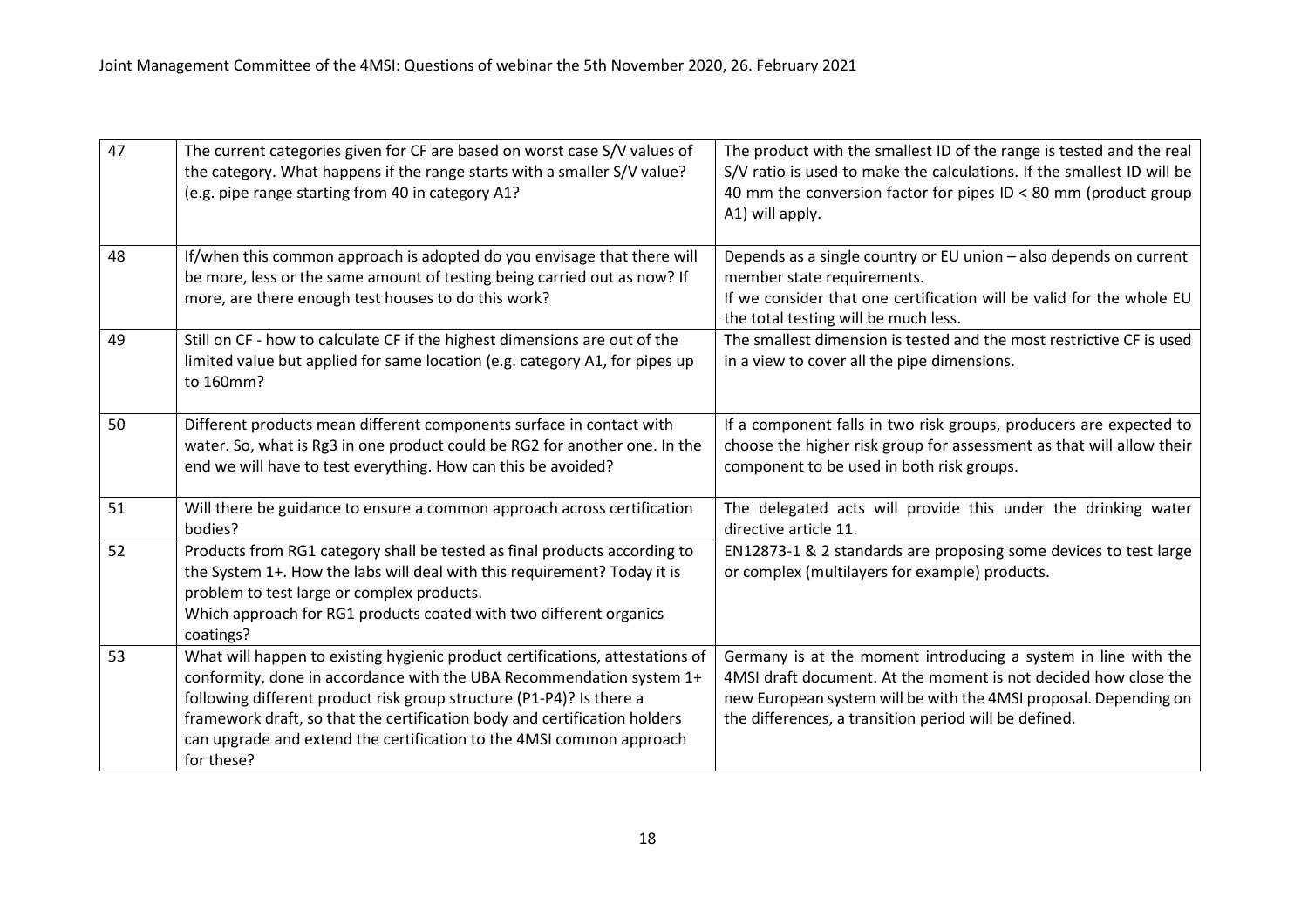| 54 | Time line question - use best and worst case please! I believe it is<br>mandatory to agree on acceptable time lines for a lab to perform the<br>tests?                                                                                                                                                              | We cannot give an answer to this question, as it is to be discussed<br>with the EU commission and the other member states in the<br>harmonization work. But we understand the need for there to be a<br>balance.                |
|----|---------------------------------------------------------------------------------------------------------------------------------------------------------------------------------------------------------------------------------------------------------------------------------------------------------------------|---------------------------------------------------------------------------------------------------------------------------------------------------------------------------------------------------------------------------------|
| 55 | How will you organise an efficient dialogue in order to take all questions<br>and contributions into account? A specific new long Q&A session seems to<br>be necessary. The best implementation of the new requirements will<br>happen if the users understand, contribute to and agree with.                       | The current covid-19 situation complicates the need for a physical<br>workshop about this topic.<br>Furthermore, the new drinking water directive is now to be                                                                  |
|    | Do you think that all countries, especially those which have no<br>requirement today will implement equally in their law?                                                                                                                                                                                           | implemented, and we imagine that the EU commission will seek to<br>administrate workshops, where stakeholders are also involved. It is<br>important to hear your questions and aspects in this.                                 |
| 56 | Who will check if a product will have the right certification? We have to<br>compete everyday with hundreds of Chinese companies. They don't use<br>certified material, but they still able to sell. How do you think we can<br>compete in price level when we will have to spend 7000-8000 euro per<br>components? | This is not yet established in the drinking water directive, but a<br>system for both the role of certification bodies and marked<br>surveillance will be established as a result of the harmonisation in<br>each member state. |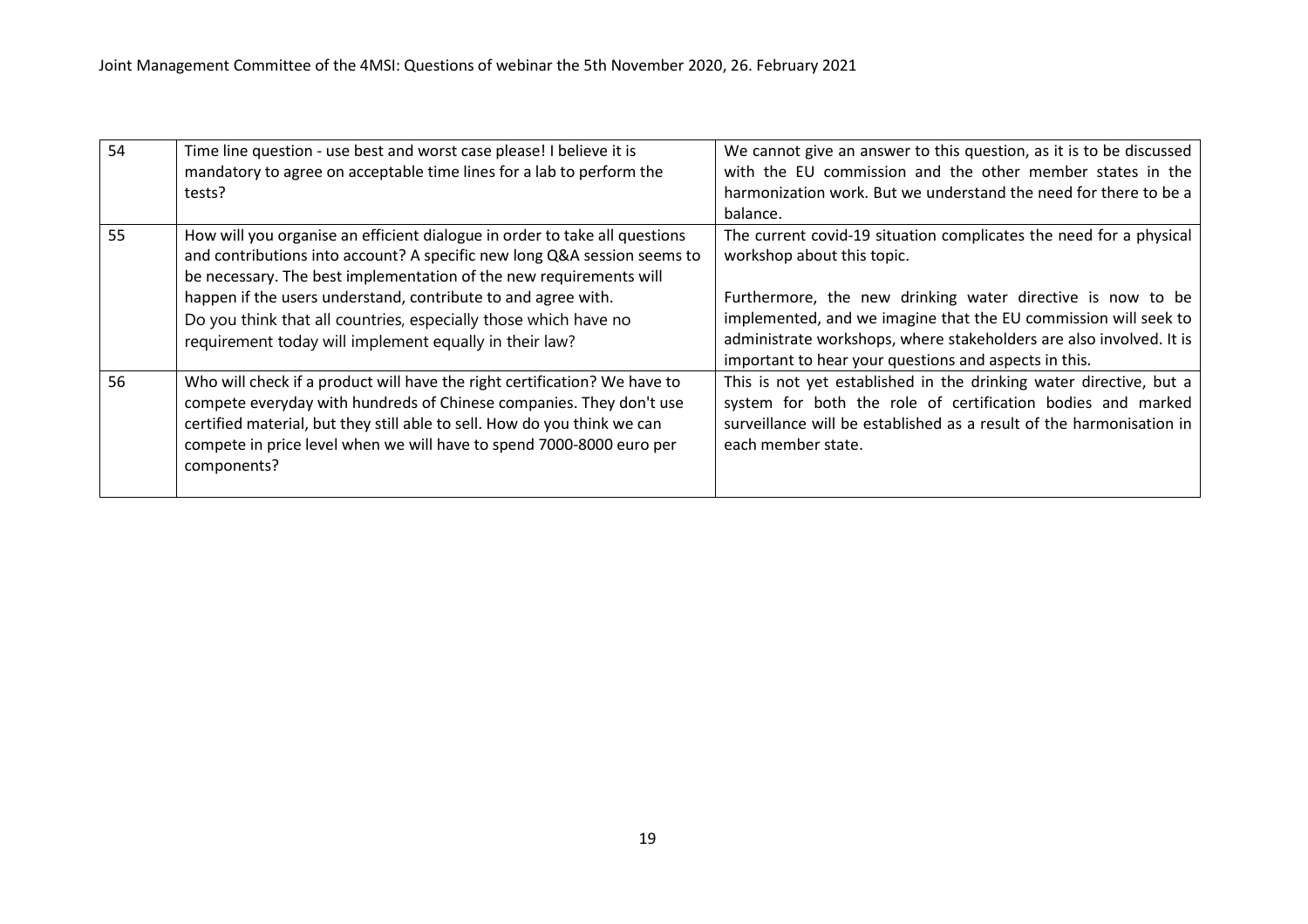| 57 | Regarding the Analysis methods: As far as I know, Standards don't state     | Lot of discussion were conducted in France for cementitious            |
|----|-----------------------------------------------------------------------------|------------------------------------------------------------------------|
|    | the limits of detections and limits of quantification. Dividing MTC by 20   | products. Collected information was used for 4MSI proposal             |
|    | often lead to lower value than such limits. On another hand, if an          | elaboration.                                                           |
|    | analysis result is under the quantification limits, multiply by CF makes no |                                                                        |
|    | technical sense. How the 4MSI will include in the scheme this limits and    |                                                                        |
|    | the way test Labs can interpret the results in a Pass/fail criterion?       |                                                                        |
|    | How to test a product that consist of a pipe od 3.5m diameter, then RG1     |                                                                        |
|    | category? In France and within ACS scope, we test representative            |                                                                        |
|    | samples and demonstrate that it is suitable. But we understand now that     |                                                                        |
|    | all these jobs have been done in vain.                                      |                                                                        |
| 58 | How to deal with confidential substances?                                   | Limit the diffusion of confidential data to notified bodies and always |
|    |                                                                             | under confidentiality agreement or through MS government               |
|    |                                                                             | legislation.                                                           |
| 59 | Will the Guideline for the Mathematical Estimate of the Drinking Water      | Not decided yet.                                                       |
|    | from UBA be accepted as reference for running the modelling evaluations?    | Full transfer calculation (from the quantity of substance in the       |
|    |                                                                             | finished product or from the quantity of substance used to             |
|    |                                                                             | manufacture 1 kg of product) is a possibility described in the         |
|    |                                                                             | Common Approach.                                                       |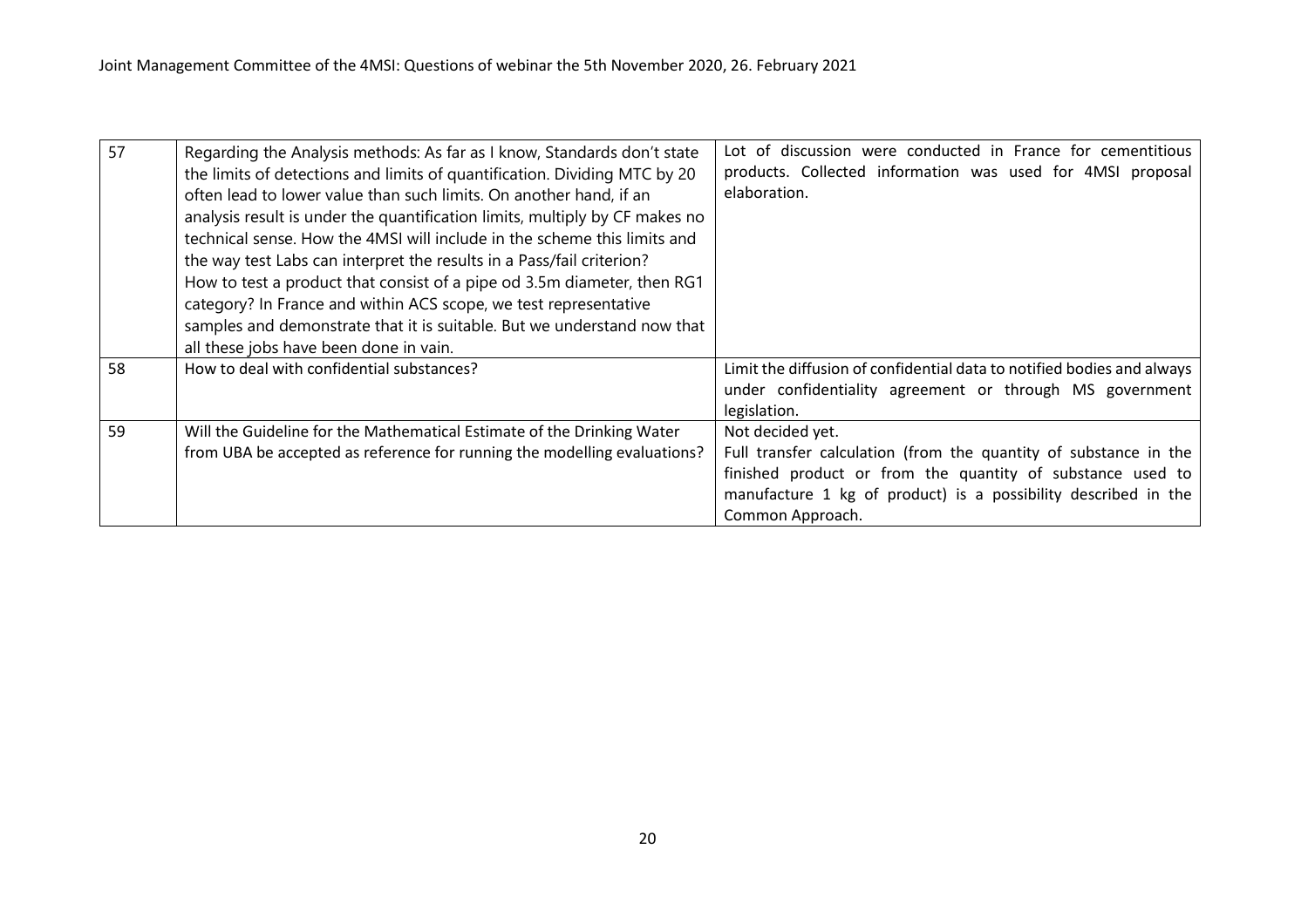| 60 | How will sufficient testing capacity be ensured so as to avoid delays in<br>time-to-market? Could the 4MSi foresee some set-up (certification of<br>manufacturers own lab according to relevant standards) in which                                                                                               | We doubt that much more testing will be required. The testing will<br>be harmonized and the need to test products differently for getting<br>access to different MS will be obsolete.                                                                                                                                                                                                                                                                                                                                                                                                                                                                                                                                                                                                                                                                                                                                              |
|----|-------------------------------------------------------------------------------------------------------------------------------------------------------------------------------------------------------------------------------------------------------------------------------------------------------------------|------------------------------------------------------------------------------------------------------------------------------------------------------------------------------------------------------------------------------------------------------------------------------------------------------------------------------------------------------------------------------------------------------------------------------------------------------------------------------------------------------------------------------------------------------------------------------------------------------------------------------------------------------------------------------------------------------------------------------------------------------------------------------------------------------------------------------------------------------------------------------------------------------------------------------------|
|    | manufacturers could test their materials and products themselves (within                                                                                                                                                                                                                                          |                                                                                                                                                                                                                                                                                                                                                                                                                                                                                                                                                                                                                                                                                                                                                                                                                                                                                                                                    |
|    | their own CERTIFIED laboratory facilities)?                                                                                                                                                                                                                                                                       | 4MSi recognises that there is some uncertainty in this area<br>particularly in terms of the number of new products entering the<br>market. However, existing national approval schemes use the<br>testing methods proposed by in 4MSi and can meet the current<br>demand. Individual countries continue to monitor laboratory<br>capacity within their schemes. The risk group approach allows for<br>reduced testing in some circumstances and permits testing on either<br>the formulation or the product meaning a particular formulation<br>used in numerous products need only be tested once. The<br>certification approach is also risk based and allows producer<br>declaration for the smallest components. Given these factors, we<br>doubt that much more testing will be required. The testing will be<br>harmonized and the need to test products differently for getting<br>access to different MS will be obsolete. |
| 61 | If this is adopted will this become a legal requirement to sell only<br>compliant products?<br>Who will police and ensure that all products on the market place have the<br>same approval, so we are working at the same level and the greatest<br>investment?                                                    | Question for the COM. However, article 11 in the new drinking<br>water directive states, that the member states must make sure, that<br>only materials that comply with the directive and which are to be<br>used in products in contact with drinking water are to be found on<br>the marked.                                                                                                                                                                                                                                                                                                                                                                                                                                                                                                                                                                                                                                     |
| 62 | Do you expect that all Member States will accept a scheme like the one<br>presented here? And how can this be ensured? Industry has some<br>concerns that this scheme will either be considered "too difficult" or "not<br>enough" by some Member States and therefore we will not achieve full<br>harmonization. | Question for the COM, 4MSi cannot answer this.                                                                                                                                                                                                                                                                                                                                                                                                                                                                                                                                                                                                                                                                                                                                                                                                                                                                                     |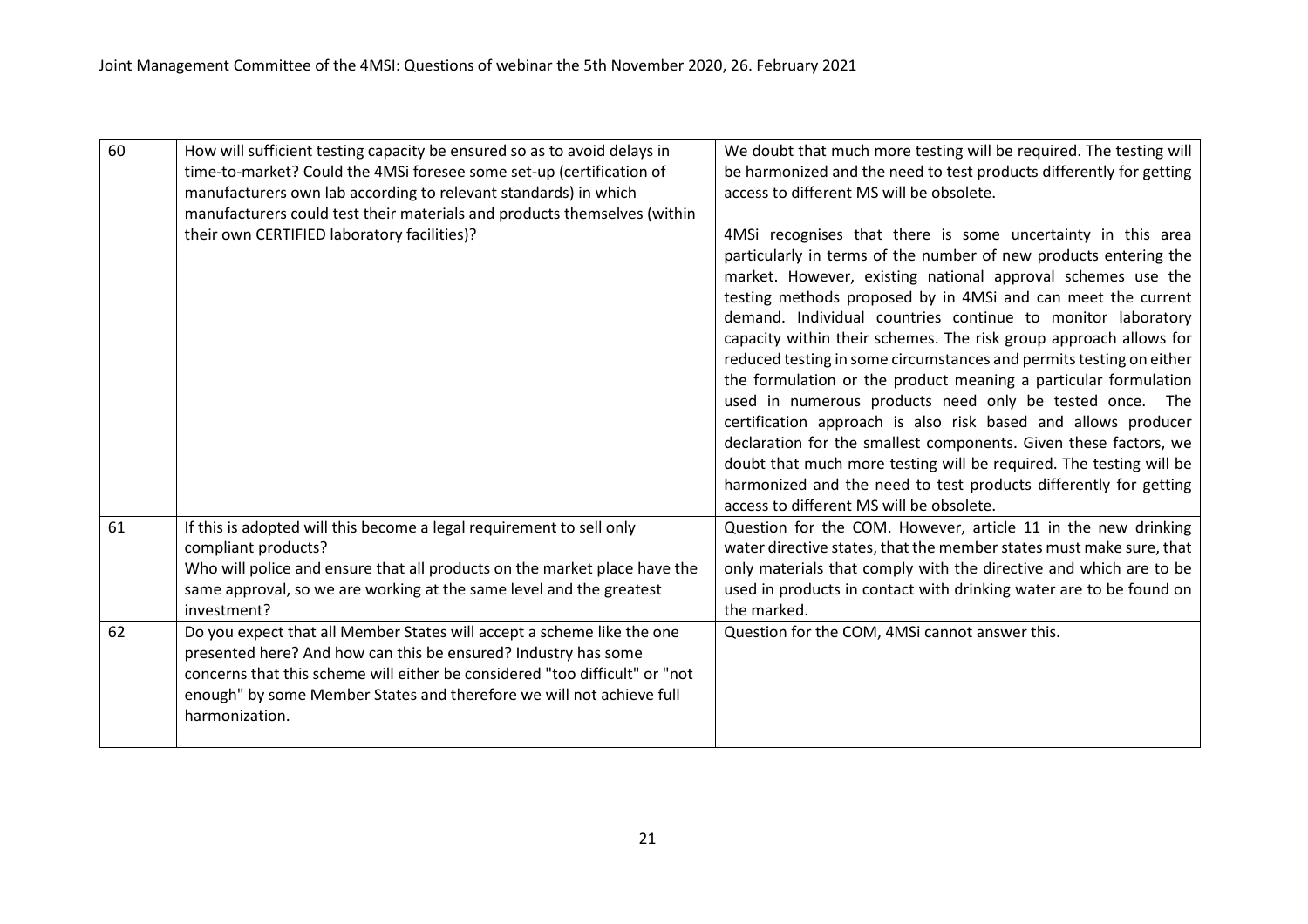| 63 | What happen if a country will not accept the implementation? for example   | Question for the COM. Requirement will be European.                    |
|----|----------------------------------------------------------------------------|------------------------------------------------------------------------|
|    | ACS is not ok to test only components, but the complete product. in this   |                                                                        |
|    | case we will have to make two different certifications?                    |                                                                        |
| 64 | Concerning Conversion Factors, sub-categories are defined for fittings and | A proposal for this is on the table.                                   |
|    | ancillaries according their diameter: the larger the diameter, the smaller |                                                                        |
|    | the surface in contact with water, and consequently the risk, conversion   |                                                                        |
|    | factor CF and risk group. The same reasoning should apply to storage       |                                                                        |
|    | systems / water heaters. Based on calculation, the following values should |                                                                        |
|    | be implemented: <50 l: CF=3 / ≥50 l and < 500 l: CF=2 / ≥500L: CF=1.5      |                                                                        |
| 65 | Will requirements in water directive be included in European product       | Question for DG GROW (Eu commission), 4MSi cannot answer this.         |
|    | standards on for instance water pipes etc.?                                |                                                                        |
| 66 | What is the level of agreement between all 4MSI on this?                   | Members of the 4MSi work towards the goal of harmonization, this       |
|    |                                                                            | is our common agreement. We have then drafted approached to            |
|    |                                                                            | systems that we see can reach this goal, however there are             |
|    |                                                                            | elements which are still to discussion also within the 4MSi.           |
| 67 | This topic is too important and we seem to have insufficient time to       | The 4MSi will talk about the possibility, but future workshops in this |
|    | answer all questions. Could 4MSi organize a second session specific to     | topic might be invited from the EU commission as a result of the       |
|    | address all open questions?                                                | implementation of article 11.                                          |
| 68 | It can be a problem for a single laboratory to perform all analyses        | Question to COM and JRC (precision in implementing acts)               |
|    | substances that are contained in the list. Are there requirements for      |                                                                        |
|    | accreditation and a certain detection limit, how can you ensure            |                                                                        |
|    | comparable results from different laboratories?                            |                                                                        |
| 69 | How will site applied product be tested under a system 1+? Application of  | See answer given to similar question above.                            |
|    | these products are often dependant on practice, where certification bodies |                                                                        |
|    | do not always have on a regular basis                                      |                                                                        |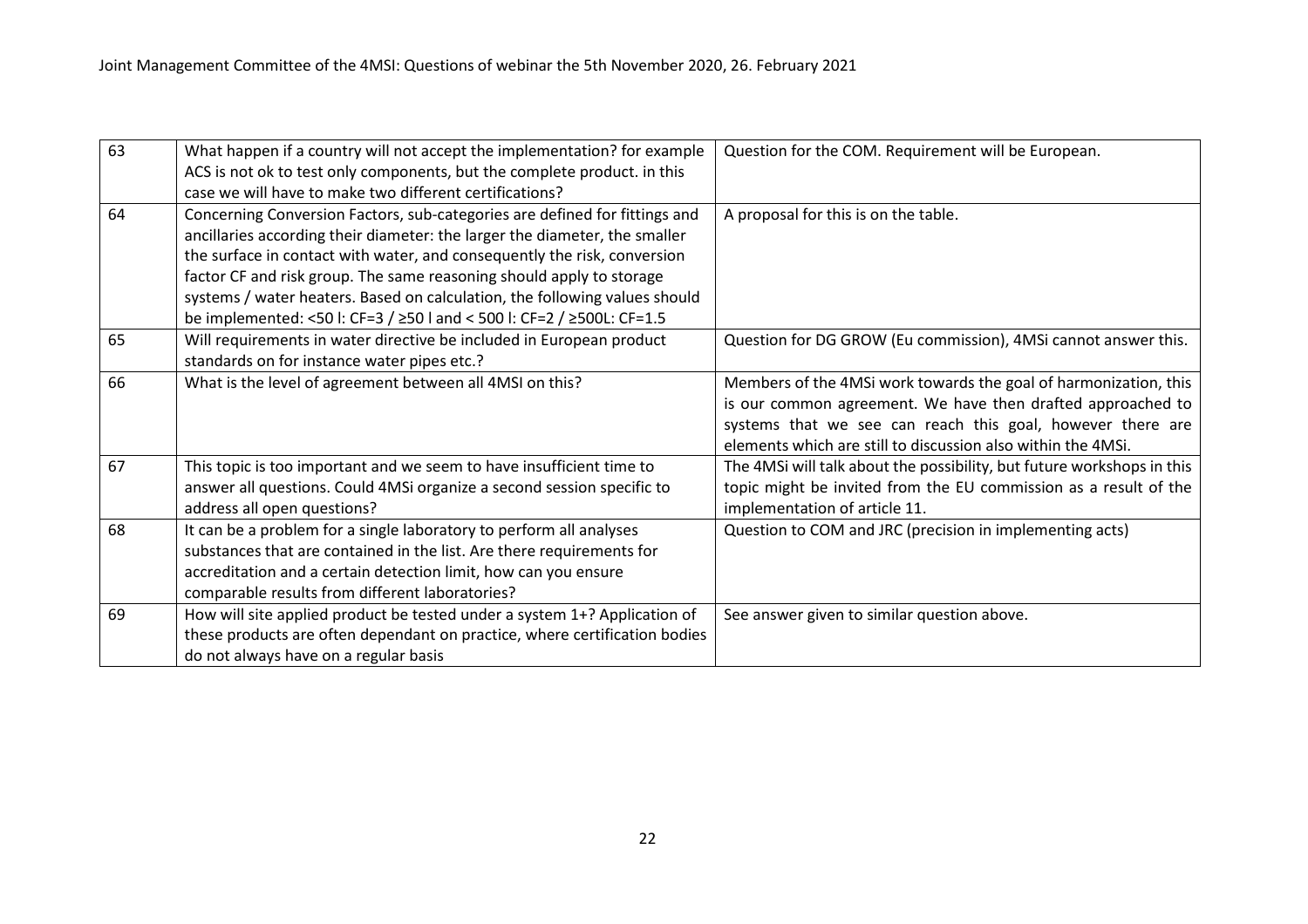| 70 | Testing labs need to know exactly which tests to implement, analytical       | This information on tests to be implemented have to be supplied to   |
|----|------------------------------------------------------------------------------|----------------------------------------------------------------------|
|    | performances needed (QL, uncertainties), etc. in order to and get the        | the testing labs by their regulators, and in sufficient time.        |
|    | accreditation on time to be able to perform testing.                         |                                                                      |
| 71 | Can you please share a list of 4MSi representatives and associated           | In 4MSI website, there is a contact list for each country:           |
|    | countries?                                                                   | https://www.umweltbundesamt.de/sites/default/files/medien/56         |
|    |                                                                              | 20/dokumente/4msi contact list.pdf                                   |
| 72 | To whom we can talk and discuss for the problems we will have to face off    | In 4MSI website, there is a contact list for each country:           |
|    | as producer?                                                                 | https://www.umweltbundesamt.de/sites/default/files/medien/56         |
|    |                                                                              | 20/dokumente/4msi contact list.pdf                                   |
| 73 | How to test a product that consist of a pipe od 3.5m diameter, then RG1      | For large diameters, the EN12873 is allowing to sit and soak the     |
|    | category? In France and within ACS scope, we test representative samples     | products if it is homogeneous.                                       |
|    | and demonstrate that it is suitable. But we understand now that all these    | If not, some glass devices (plaques, pipes) can be used to test      |
|    | jobs have been done in vain.                                                 | sections of the pipe.                                                |
|    |                                                                              | EN 14944 standard includes specifications for testing proxy samples  |
|    |                                                                              | when it's not possible to test final product.                        |
| 74 | I have a separate question which I am hoping you can advise me on (or one    | The prevention of chemical risk in the workplace is based primarily  |
|    | of your colleagues). Today we manufacture a material which is included on    | on the replacement of a hazardous product with a non-hazardous       |
|    | both the EU positive list (EU 10/2011) and under the BfR regulation, it will | or less harmful product (substitution).                              |
|    | be following a CLH dossier review move to become a reproductive toxin        | Thus, for hazardous chemicals and CMR category 1A or 1B              |
|    | category 1b in 2021. Would the listing as a reproductive toxin category 1b   | chemicals, the search for a substitute is a requirement for          |
|    | mean that this product could not be used in formulations that are then       | employers and supersedes all other measures for risk reduction,      |
|    | incorporated into drinking water applications? The product we make is an     | when the risk cannot be excluded (requirement established by         |
|    | antioxidant that would potentially migrate out of rubber seals between       | European Directives).                                                |
|    | polyolefin pipes.                                                            |                                                                      |
|    |                                                                              | ECHA in charge of establish, review and update EU Positive Lists     |
|    | I can see no clear guidance so would appreciate your advice.                 | (PLs) should decide its listing in PLs.                              |
|    |                                                                              |                                                                      |
|    |                                                                              | Of course, it should be possible to remove a substance from PLs with |
|    |                                                                              | regard of new toxicity data.                                         |